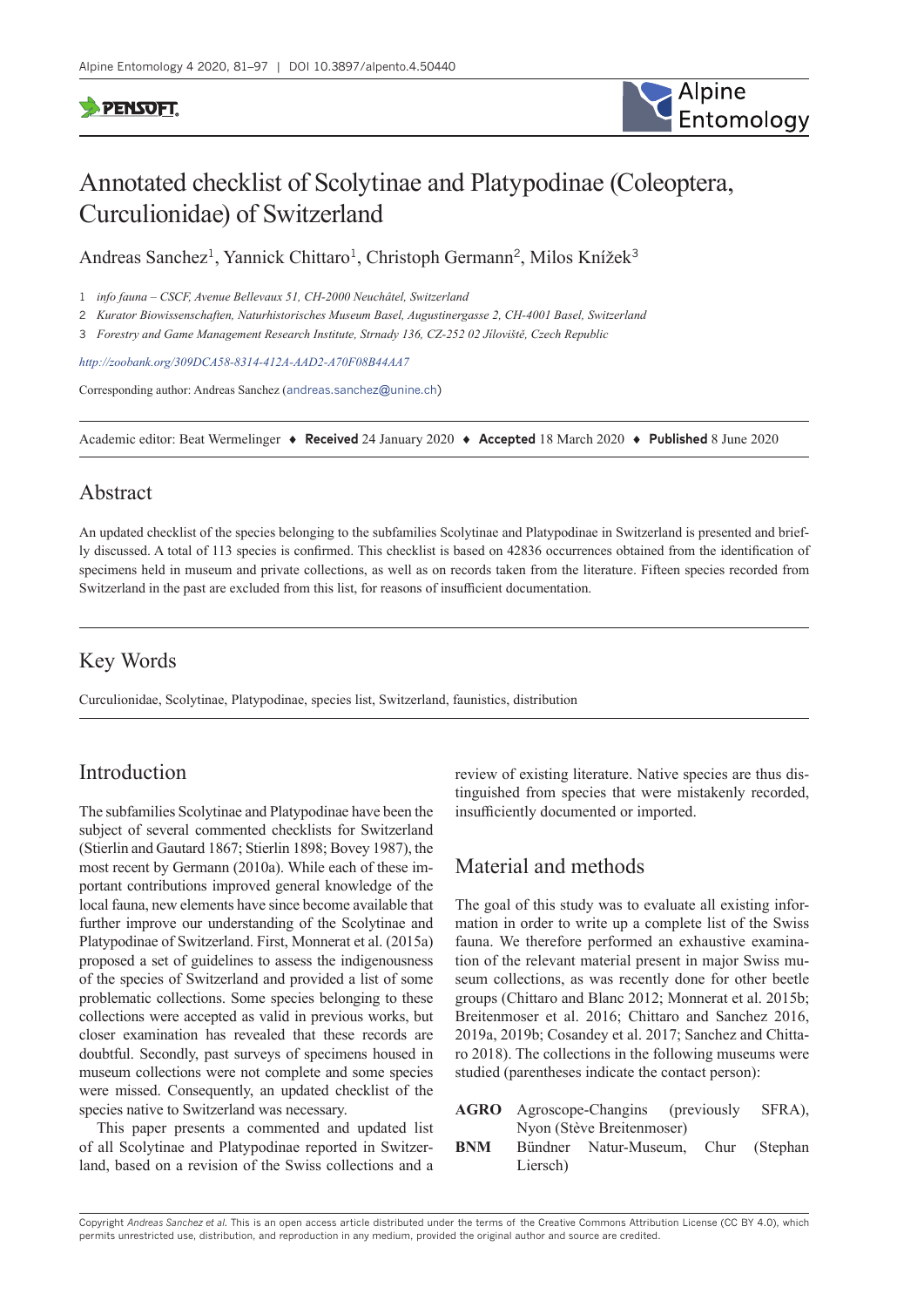| <b>ETH</b>  | Eidgenössische-Technische<br>Hochschule,                                             |
|-------------|--------------------------------------------------------------------------------------|
| KMLI        | Zürich (Michael Greeff)<br>Archäologie und Museum Baselland, Liestal<br>(Marc Limat) |
| <b>MHNF</b> | Musée d'histoire naturelle de Fribourg (Peter<br>Wandeler, Sophie Giriens)           |
| <b>MHNG</b> | Muséum d'histoire naturelle de Genève (Giulio                                        |
| <b>MHNN</b> | Cuccodoro)<br>Musée d'histoire naturelle de Neuchâtel (Jessi-<br>ca Litman)          |
| MHNS        | Musée de la nature du Valais, Sion (Sonja<br>Gerber)                                 |
| <b>MSNL</b> | Museo cantonale di storia naturale, Lugano                                           |
| <b>MZL</b>  | (Michele Abderhalden)<br>Musée cantonal de zoologie, Lausanne (Anne<br>Freitag)      |

- **NMAA** Naturama, Aarau (Janine Mazenauer)
- **NMB** Naturhistorisches Museum Basel (Matthias Borer)
- **NMBE** Naturhistorisches Museum der Burgergemeinde Bern (Hannes Baur)
- **NMLU** Natur-Museum, Luzern (Marco Bernasconi, Peter Herger)
- **NMTG** Naturmuseum Thurgau, Frauenfeld (Barbara Richner)
- **NMSG** Naturmuseum, St. Gallen (Priska Seri)
- **NMSO** Naturmuseum, Solothurn (Marc Neumann)
- **SPZH** Schädlingsprävention und –beratung, Zürich (Marcus Schmidt, Gabi Müller, Isabelle Landau-Lüscher)
- **WSL** Swiss Federal Institute for Forest, Snow and Landscape Research, Birmensdorf (Beat Forster, Martin Obrist, Beat Wermelinger).

Moreover, the private collections of the following people were examined: Ulrich Bense (Mössingen, Germany), Georg Benz (Zürich, Switzerland), Marie-Christine and Yannick Chittaro (Conthey, Switzerland), Raymond Delarze (Aigle VD, Switzerland), Laurent Gognat (St-Ursanne JU, Switzerland), Roman Graf (Horw LU, Switzerland), Barbara Huber (Thusis GR, Switzerland), Laurent Juillerat (Chézard-St-Martin NE, Switzerland), Wilfried Löderbusch (Markdorf, Germany), Sandro Moser (Aarau AG, Switzerland) and Andreas Sanchez (Pontde-la-Morge VS, Switzerland).

All available data from the literature relevant for Switzerland were also considered. The references from these publications are included in the bibliography. Literature not explicitly quoted is supplied as Suppl. material (see Suppl. material 1: File S1).

Nomenclature and systematics followed are those of the "Cooperative Catalogue of Palaearctic Coleoptera Curculionoidea" (Alonso-Zarazaga et al. 2017), with the following exceptions. At first, *Pagiocerus frontalis* (Fabricius, 1801) is absent from this catalog and therefore Wood (2007) was followed. Secondly, we consider *Pityophthorus knoteki* Reitter, 1898 and *P. lichtensteinii* (Ratzeburg, 1837) as valid species, even though they are considered as synonyms by Alonso-Zarazaga et al.

(2017). Thirdly, we follow Mandelshtam et al. (2019) and consider the resurrection of *Heteroborips cryptographus* (Ratzeburg, 1837).

The specimens were identified using the following publications: Balachowsky (1949), Pfeffer (1995) and Gebhardt and Bense (2016).

When not otherwise specified, general information on species' distributions is taken from the "Cooperative Catalogue of Palaearctic Coleoptera Curculionoidea" (Alonso-Zarazaga et al. 2017) and the catalog of Pfeffer (1995). Information on ecology and host plants come from Pfeffer (1995) and Balachowsky (1949), which are thus not cited in the texts related to the species.

The list of the main synonyms of each taxon is provided in Alonso-Zarazaga et al. (2017) and is therefore not reported here.

Terminology for all plant names mentioned in the document follows Juillerat et al. (2017).

Once an exhaustive list of species was compiled, we followed the procedure proposed by Monnerat et al. (2015a) in order to assess which of these species should be considered indigenous to Switzerland. We only retained species whose relative data were deemed sufficient (unambiguous labeling, reliable collections, etc.) for inclusion on the national checklist.

Those species whose presence in Switzerland is substantiated by less than twenty valid observations are subject to an additional comment. In these cases, species names in the table are followed by a letter and a number in bold ("**C1**" for example) and all the examined specimens and published observations are mentioned in order to document and justify the presence of these species on this checklist. When not specified, all examined material was identified or reviewed by the authors.

The examined specimens and literature-based data are presented in chronological order of discovery or publication date and then in alphabetical order by the respective locality depending on available information. All occurrences are cited according to the following scheme: number of specimens, locality (pre-2000 data) or municipality and abbreviated canton (post-2000 data), date, collector, determinator, collection and official acronym of the institution where the insect is deposited.

Information about localities and dates are reported as found on the labels. Interpretations of alphabetical abbreviations are placed within square brackets ("[ ]"). In old collections, the collector (leg.) is not always explicitly labeled. In such cases, we favored the « coll. » tag. In some cases, the original collection holder was not labeled but we were nonetheless able to identify the source of the collection based on type labels and/or handwriting.

The Charles Maerky collection, held by the Natural History Museum of Geneva, has long been considered problematic (Monnerat et al. 2015a). In addition to specimens coming from his personal collection ("coll. Maerky C."), it also contains insects from other sources (labeled, for instance, as "ex coll. Melly A.") but lacking any original labels. In such cases, we maintained the "coll. Maerky C." mention for his whole collection to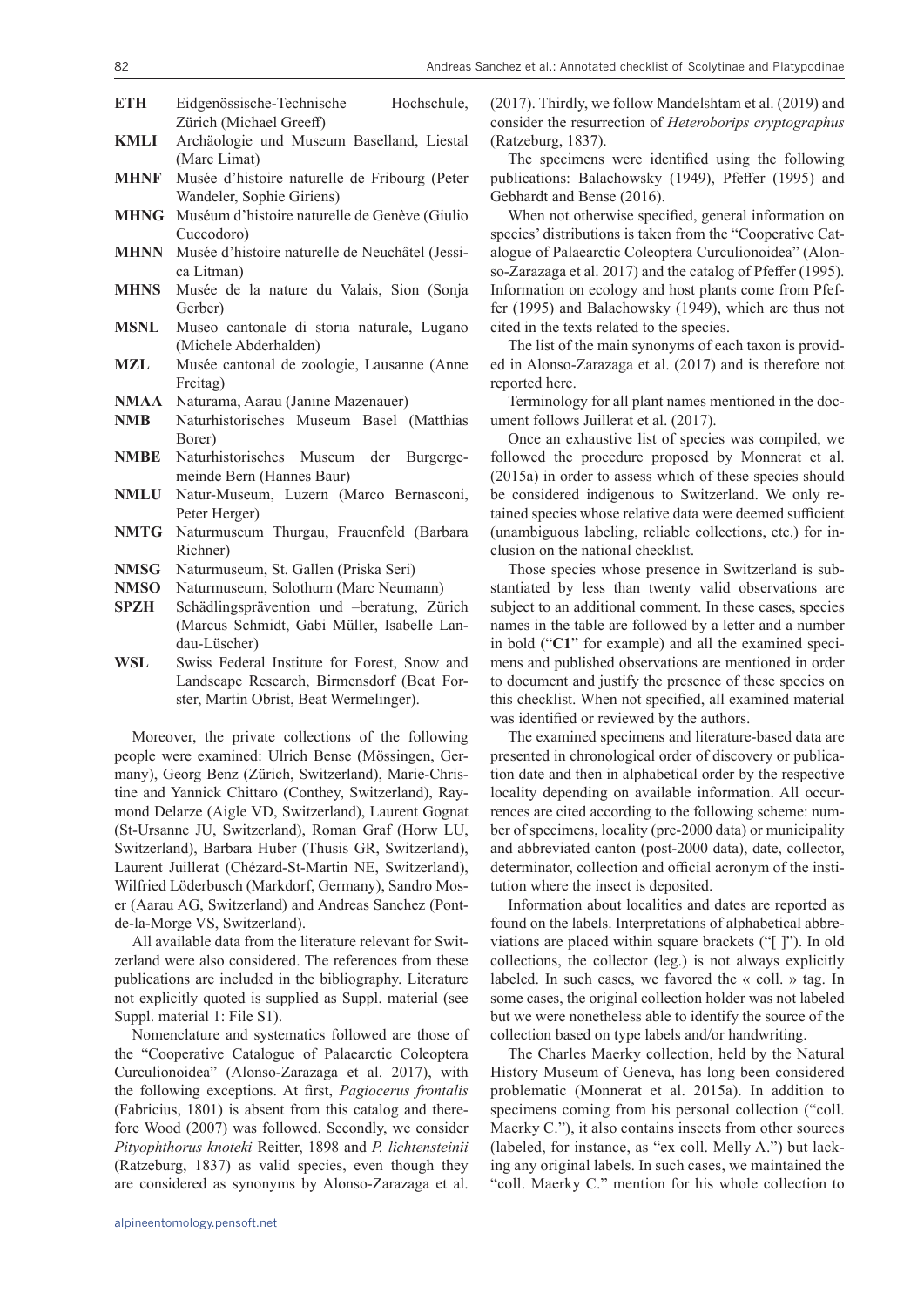ensure the association of these samples with the Maerky C. collection.

For the literature-based data, detailed under "Published data", we retained the locality as it appeared in the original citation. We consider the "source" person (and not the legit) as the author of the publication and mentioned as follows: "Ormontsthal by Venetz I. (Stierlin and Gautard 1867)". If the same data is repeated several times in publications, then only the oldest is kept. In fact, localities in ulterior publications are generally altered and sometimes truncated.

In their important works on Scolytinae, Bovey (1987) mainly proposed general distribution maps, Germann (2010a) proposed tables with presence/absence data for each of the biogeographic regions of Switzerland (Gonseth et al. 2001). Knížek (2011a) and Alonso-Zarazaga et al. (2017) only mentioned presence in Switzlerand ("SZ"). In the present paper, this general information is grouped under "Published data" as follows: "Switzerland (Bovey 1987; Germann 2010a; Knížek 2011a; Alonso et al. 2017)". When specific data are mentioned in these four papers, they are included under "Published data".

Among the data cited in this document under "Examined material" or "Published data", we inserted a superscript numbering before those entries we considered too insufficiently documented to retain, using the following code to describe error type (following Monnerat et al. 2015a). Thus, if a data fulfills one of these criteria, it is considered as doubtful:

- 1. data source cannot be verified
- 2. incorrect identification
- 3. specimen from problematic collection
- 4. specimen of unknown origin but attributed to a Swiss locality
- 5. double labeling, original locality misinterpreted or incorrectly recopied
- 6. confusion between the locality of origin, the breeding or hatching place and the collection storage site
- 7. non-Swiss localities or namesake foreign localities
- 8. chronological or ecological inconsistencies

Abbreviations used:  $\text{coll.} = \text{collection}$ ,  $\text{det.} = \text{determin-}$ nator, ex. = specimen, leg. = collector, abbreviated Swiss cantons:  $AG = Aargau$ ,  $BE = Bern$ ,  $BL = Basel-Land$ schaft, GE = Geneva, GR = Graubünden, SG = St. Gallen,  $SO =$  Solothurn,  $SZ =$  Schwyz,  $TI =$  Ticino,  $VD =$  Vaud,  $VS =$  Valais,  $ZH = Zürich$ .

## Results

Swiss fauna Scolytinae and Platypodinae list

We consider that the 113 taxa listed in bold and without square brackets "[ ]" either do or did form populations in Switzerland, even if only scant information is available for many of them. We also consider as native several species from other parts of the world (alien species) that maintain (or maintained) continuous populations in Switzerland for several years, including strictly synanthropic species. These species are (or were) established in Switzerland and are (or were) part of its resident fauna.

On the other hand, the 15 species listed in square brackets "[ ]" should not be considered as belonging to the Swiss fauna, until new data show otherwise. In this category, we placed species whose individuals come from problematic collections, as Charles Maerky's or Max Täschler's (Monnerat et al. 2015a), those that were erroneously mentioned for Switzerland due to incorrect identifications and those cited in old publications, like Stierlin and Gautard (1867), without reference to specific individuals and consequently considered as doubtful. Other species may eventually be found in the Swiss territory, but currently available data are not sufficient to confirm their establishment in Switzerland.

To facilitate the species' search in this document, taxa appear in alphabetical order for subfamilies, tribes, genera, subgenera, species and subspecies.

All collected information represent 42'836 occurrences within the concerned subfamilies. Updated distribution maps of these species are available on the info fauna – CSCF cartographic server ([http://lepus.unine.ch/carto/\)](http://lepus.unine.ch/carto/). All the valid data are also available in [http://www.GBIF.](http://www.GBIF.org) [org](http://www.GBIF.org) (<https://doi.org/10.15468/dl.tryac2>).

## **Platypodinae Shuckard, 1840**

Platypodini Shuckard, 1840

*Platypus cylindrus* **(Fabricius, 1792)**

#### **Scolytinae Latreille, 1804**

Bothrosternini Blandford, 1896

[*Pagiocerus frontalis* (Fabricius, 1801)] **C1**

Corthylini LeConte, 1876

*Gnathotrichus materiarius* **(Fitch, 1858) C2** *Pityophthorus buyssoni buyssoni* **Reitter, 1901 C3** *Pityophthorus carniolicus* **Wichmann, 1910 C4** *Pityophthorus exsculptus* **(Ratzeburg, 1837) C5** *Pityophthorus glabratus* **Eichhoff, 1878** *Pityophthorus henscheli* **Seitner, 1887** *Pityophthorus knoteki* **Reitter, 1898** *Pityophthorus lichtensteinii* **(Ratzeburg, 1837)** [*Pityophthorus micrographus micrographus* (Linnaeus,

1758)] **C6** *Pityophthorus pityographus pityographus* **Ratzeburg, 1837**

*Pityophthorus pubescens* **(Marsham, 1802)**

Cryphalini Lindemann, 1876

*Cryphalus asperatus* **(Gyllenhal, 1813)** *Cryphalus intermedius* **Ferrari, 1867** *Cryphalus piceae* **(Ratzeburg, 1837)** *Cryphalus saltuarius* **Weise, 1891**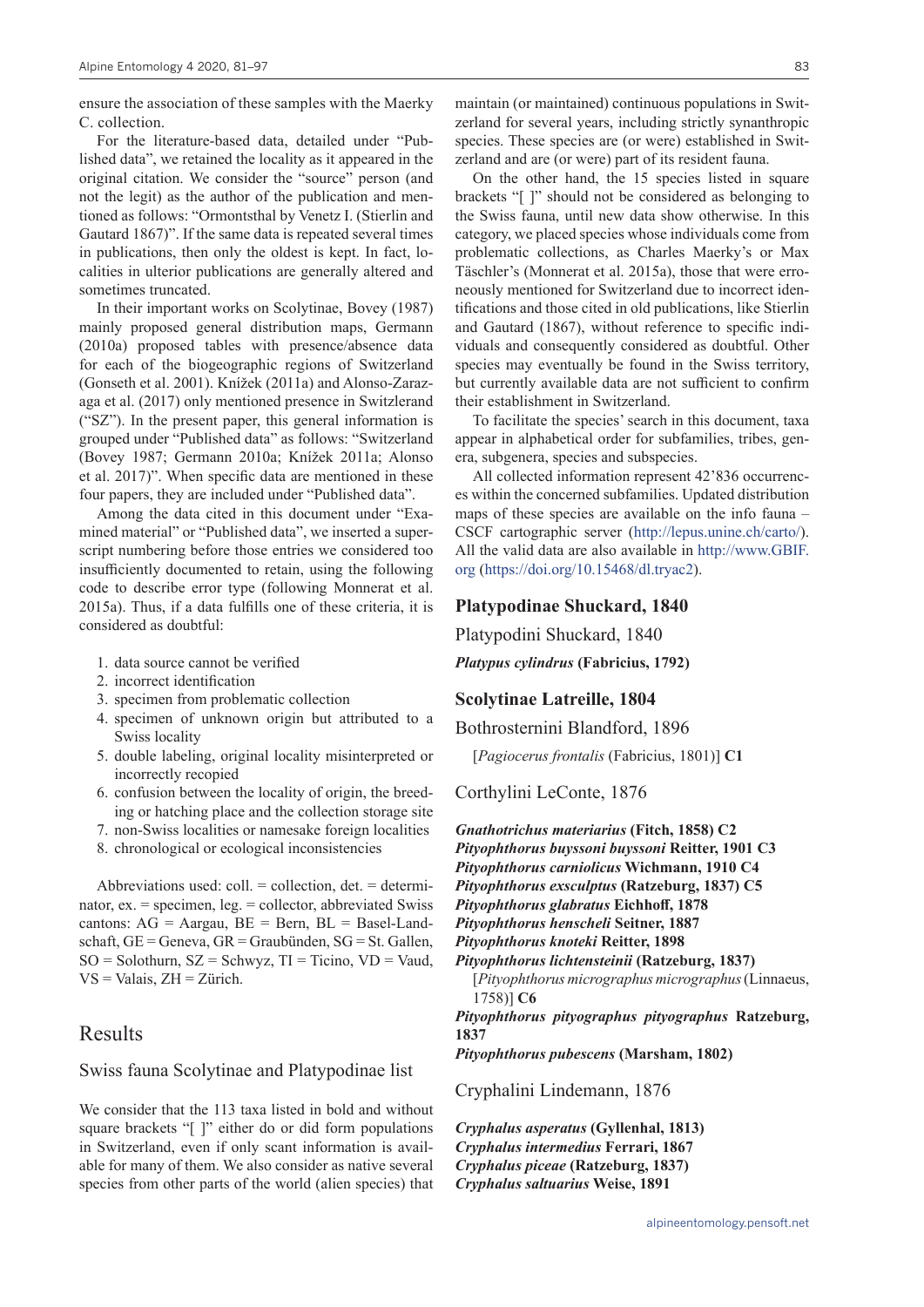## *Ernoporicus caucasicus* **(Lindemann, 1876)** *Ernoporicus fagi* **(Fabricius, 1798)** *Ernoporus tiliae* **(Panzer, 1793)** [*Scolytogenes jalappae* (Letzner, 1849)] **C7** *Trypophloeus binodulus* **(Ratzeburg, 1837) C8** [*Trypophloeus granulatus* (Ratzeburg, 1837)] **C9** *Trypophloeus rybinskii rybinskii* **Reitter, 1895 C10**

Crypturgini LeConte, 1876

*Crypturgus cinereus* **(Herbst, 1794)** *Crypturgus hispidulus* **C. G. Thomson, 1870** *Crypturgus pusillus* **(Gyllenhal, 1813)** *Crypturgus subcribrosus* **Eggers, 1933 C11**

#### Dryocoetini Lindemann, 1876

[*Coccotrypes dactyliperda* (Fabricius, 1801)] **C12** [*Dactylotrypes longicollis* (Wollaston, 1864)] **C13** *Dryocoetes alni* **(Georg, 1856)** *Dryocoetes autographus* **(Ratzeburg, 1837)** *Dryocoetes hectographus* **Reitter, 1913** *Dryocoetes himalayensis* **Strohmeyer, 1908 C14** *Dryocoetes villosus villosus* **(Fabricius, 1792)** [*Lymantor aceris aceris* (Lindemann, 1875)] **C15** *Lymantor coryli* **(Perris, 1855)** *Taphrorychus bicolor* **(Herbst, 1794)** *Taphrorychus siculus* **Eggers, 1908 C16** *Taphrorychus villifrons* **(Dufour, 1843)** *Thamnurgus kaltenbachii* **Bach, 1849 C17**

Hylastini LeConte, 1876

*Hylastes angustatus* **(Herbst, 1793)** *Hylastes ater* **(Paykull, 1800)** *Hylastes attenuatus* **Erichson, 1836** *Hylastes brunneus* **(Erichson, 1836)** *Hylastes cunicularius* **Erichson, 1836** [*Hylastes fallax* Wichmann, 1911] **C18** *Hylastes linearis* **Erichson, 1836** *Hylastes opacus* **Erichson, 1836** *Hylurgops glabratus* **(Zetterstedt, 1828)** *Hylurgops palliatus* **(Gyllenhal, 1813)**

Hylesinini Erichson, 1836

*Hylastinus fankhauseri* **Reitter, 1895** *Hylastinus obscurus* **(Marsham, 1802)** *Hylesinus crenatus* **(Fabricius, 1787)** *Hylesinus toranio* **(D'Anthoine, 1788)** *Hylesinus varius* **(Fabricius, 1775)** *Hylesinus wachtli orni* **Fuchs, 1906** *Kissophagus novaki* **Reitter, 1894 C19** *Kissophagus vicinus* **(Comolli, 1837)** *Pteleobius kraatzii* **(Eichhoff, 1864) C20** *Pteleobius vittatus* **(Fabricius, 1792) C21** Hylurgini Gistel, 1848

*Dendroctonus micans* **(Kugelann, 1794)** *Hylurgus ligniperda* **(Fabricius, 1787) C22** *Tomicus minor* **(Hartig, 1834)** *Tomicus piniperda* **(Linnaeus, 1758)** *Xylechinus pilosus* **(Ratzeburg, 1837)** *Xylocleptes bispinus* **(Duftschmid, 1825)**

#### Hypoborini Nüsslin, 1911

*Hypoborus ficus* **Erichson, 1836 C23** [*Liparthrum bartschti* Mühl, 1891] **C24**

Ipini Bedel, 1888

*Ips acuminatus* **(Gyllenhal, 1827)** *Ips amitinus* **(Eichhoff, 1872)** *Ips cembrae* **(Heer, 1836)** *Ips duplicatus* **(C. R. Sahlberg, 1836) C25** *Ips sexdentatus* **(Boerner, 1766)** *Ips typographus* **(Linnaeus, 1758)** [*Orthotomicus erosus* (Wollaston, 1857)] **C26** *Orthotomicus laricis* **(Fabricius, 1792)** *Orthotomicus longicollis* (Gyllenhal, 1827) [*Orthotomicus mannsfeldi* (Wachtl, 1880)] **C27** *Orthotomicus proximus* **(Eichhoff, 1868)** *Orthotomicus suturalis* **(Gyllenhal, 1827)** *Pityogenes bidentatus* **(Herbst, 1784)** [*Pityogenes bistridentatus* (Eichhoff, 1878)] **C28** *Pityogenes chalcographus* **(Linnaeus, 1760)** *Pityogenes conjunctus* **Reitter, 1887** [*Pityogenes irkutensis monacensis* Fuchs, 1911] **C29** *Pityogenes quadridens* **(Hartig, 1834)** *Pityogenes trepanatus* **(Nördlinger, 1848)** *Pityokteines curvidens* **(Germar, 1824)** *Pityokteines spinidens* **(Reitter, 1895)** *Pityokteines vorontzowi* **Jakobson, 1896**

Phloeosinini Nüsslin, 1912

*Phloeosinus aubei* **(Perris, 1855)** *Phloeosinus thujae* **(Perris, 1855)**

Phloeotribini Chapuis, 1869

[*Phloeotribus cristatus* (Fauvel, 1889)] **C30** *Phloeotribus rhododactylus* **(Marsham, 1802)** *Phloeotribus scarabaeoides* **(Bernard, 1788)** *Phloeotribus spinulosus* **(Rey, 1883)**

Polygraphini Chapuis, 1869

*Carphoborus minimus* **(Fabricius, 1798)** *Polygraphus grandiclava* **C. G. Thomson, 1886** *Polygraphus poligraphus* **(Linnaeus, 1758)** *Polygraphus subopacus* **C. G. Thomson, 1871 C31**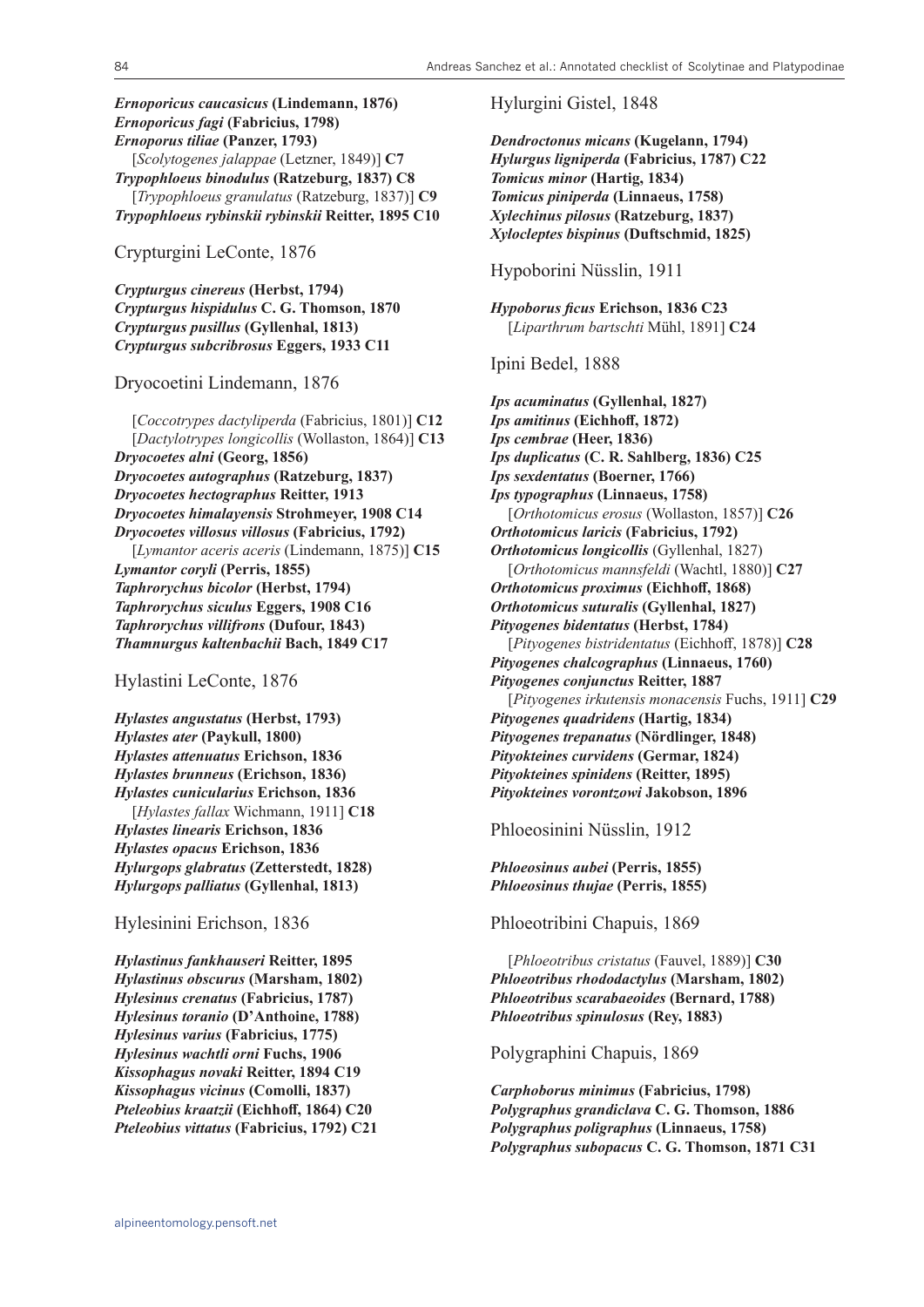#### Scolytini Latreille, 1804

*Scolytus carpini* **(Ratzeburg, 1837) C32** *Scolytus ensifer* **Eichhoff, 1881 C33** *Scolytus intricatus* **(Ratzeburg, 1837)** *Scolytus kirschii kirschii* **Skalitzky, 1876 C34** *Scolytus laevis* **Chapuis, 1869** *Scolytus mali* **(Bechstein, 1805)** *Scolytus multistriatus* **(Marsham, 1802)** *Scolytus pygmaeus* **(Fabricius, 1787)** *Scolytus ratzeburgii* **E. W. Janson, 1856** *Scolytus rugulosus* **(P. W. Müller, 1818)** *Scolytus scolytus* **(Fabricius, 1775)** [*Scolytus triarmatus* (Eggers, 1912)] **C35**

Xyleborini LeConte, 1876

*Anisandrus dispar* **(Fabricius, 1792)** *Cyclorhipidion bodoanum* **(Reitter, 1913) C36** *Heteroborips cryptographus* **(Ratzeburg, 1837) C37** *Xyleborinus attenuatus* **(Blandford, 1894) C38** *Xyleborinus saxesenii* **(Ratzeburg, 1837)** *Xyleborus dryographus* **(Ratzeburg, 1837)** *Xyleborus eurygraphus* **(Ratzeburg, 1837) C39** *Xyleborus monographus* **(Fabricius, 1792)** *Xyleborus pfeilii* **(Ratzeburg, 1837) C40** *Xylosandrus crassiusculus* **(Motschulsky, 1866) C41** *Xylosandrus germanus* **(Blandford, 1894)**

Xyloterini LeConte, 1876

*Trypodendron domesticum* **(Linnaeus, 1758)** *Trypodendron laeve* **Eggers, 1939 C42** *Trypodendron lineatum* **(Olivier, 1795)** *Trypodendron signatum* **(Fabricius, 1792)**

Commented species

#### **C1) [***Pagiocerus frontalis***] (Fabricius, 1801)**

**Examined material.** 6,8)? ex., Stadt Zürich, 2.XII.1996, leg. & coll. Anonymous, SPZH.

Published data. <sup>6,8)</sup>"Vorratsschädling an Mais in Zürich im Jahr 1996, Beratungsfall der Beratungsstelle Schädlingsbekämpfung, Zürich" (Germann 2010a).

**Comment.** As shown by Germann (2010a) and confirmed by Beat Forster (pers. comm.), *P. frontalis* was introduced in 1996 in Switzerland by a tourist in possession of ornamental corn seeds from Peru, but the population was eradicated. The species is not established in Switzerland.

#### **C2)** *Gnathotrichus materiarius* **(Fitch, 1858)**

**Examined material.** 1 ex., Buchenegg-Passhöhe, Müsli, 3.V.1984, leg. & coll. Hirschheydt J.; 1 ex., Therwil Umg. BL, 12.V.1984, leg. Studer M., MHNG; 1 ex., Jura BE, Burg, VI.1984, leg. Toumayeff G., MHNG; 2

ex., Genève, Chancy, Vers Vaux, 6.VI.1987, 14.VI.1988, leg. Besuchet C., MHNG; 2 ex., Rickenbach SO, 2.–9. VI.1994, 4.–11.V.1995, leg. WSL; ? ex., Thayngen SH, 2.XII.1996, leg. & coll. Anonymous, SPZH; 6 ex., Habsburg AG, 1.–8.V.2015, 8.–15.V.2015, 29.V.–5. VI.2001, 10.–17.VII.2001, 8.–15.VIII.2001, leg. WSL; 14 ex., Rapperswil-Jona SG, 7.V.2015, 28.V.2015, 18.VI.2015, 7.VII.2015, 20.VIII.2015, leg. Huber B., det. Büche B.; 4 ex., Oberentfelden AG, 27.V.2015, 8.VII.2015, 22.VII.2015, leg. Moser S., det. Bense U.

**Published data.** 1 ex., Buchenegg-Passhöhe, Müsli, 3.–10.V.1984, leg. Hirschheydt J.; ? ex., Burg/Leymental BE, leg. Toumayeff G.; 1 ex., Bois de Vers Vaux bei Chancy GE, 16.VI.1987, leg. Besuchet C.; 1 ex., Bois de Vers Vaux bei Chancy GE, 14.VI.1988, leg. Besuchet C. (Hirschheydt 1992); Switzerland (Germann 2010a; Kirkendall and Faccoli 2010; Knížek 2011a; Alonso-Zarazaga et al. 2017).

**Comment.** This invasive species, native to the United States and Canada, was first found in northern Switzerland in 1984 but was not reported by Bovey (1987). Since these first records, it has been found several times, in the north of Switzerland and once in the Geneva region, under the bark of pine trees. Developing on various conifers (*Pinus* spp., *Abies alba*, *Larix decidua*), this species would likely be able to colonize the remaining regions of the country in the future. Bovey (1987) warned of the serious damages that *G. materiarius* could cause to Swiss forests, but so far, no major problems caused by this species have been reported.

## **C3)** *Pityophthorus buyssoni buyssoni* **Reitter, 1901** Fig. 1A

**Examined material.** 1 ex., Vaud, La Rippe, 3.VI.1979, leg. Besuchet C., MHNG; 1 ex., s/Trétien VS, VII.1980, leg. Toumayeff G., MHNG.

**Published data.** <sup>2)</sup> $3$  ex., Derborence by Conthey, VIII.1949 by Besuchet C. (Linder 1953); Switzerland (Knížek 2011a; Alonso-Zarazaga et al. 2017).

**Comment.** *P. buyssoni buyssoni* is considered as Swiss species on the basis of two specimens captured in the south of the country. The species is sparsely distributed in the Palearctic region (Bulgaria, France, Greece, Italy and Spain) and develops on pine trees, as it was the case for the individual from "La Rippe", found on a *Pinus sylvestris* twig. The specimens cited by Linder (1953) were in fact *Pityophthorus glabratus*, as previously shown by Bovey (1987). Bovey (1987) and Germann (2010a) did not consider this species as Swiss despite the presence of two valid specimens in museum collections.

#### **C4)** *Pityophthorus carniolicus* **Wichmann, 1910**

**Examined material.** 1 ex., Tessin, Mte. Generoso, 9.VI.1962, leg. Besuchet C., det. Bovey P., MHNG; 1 ex., Tessin, Generoso, 26.V.1982, leg. Besuchet C., det. Bovey P., MHNG; 1 ex., Pura TI, 3.–10.IV.2007, leg. WSL.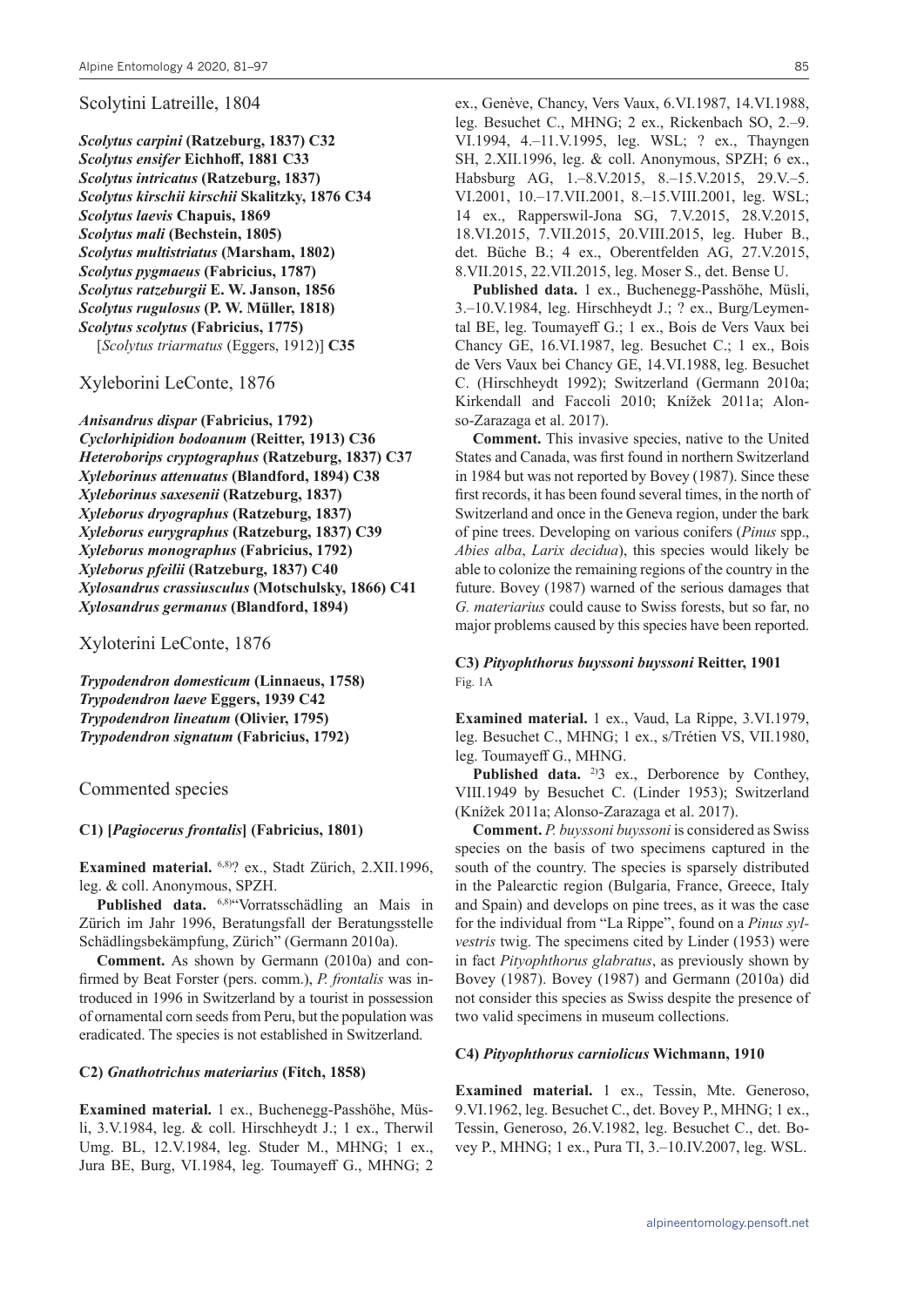

**Figure 1.** Habitus of six rare species of Scolytinae present in Switzerland: **A**) *Pityophthorus buyssoni buyssoni*, **B**) *Taphrorychus* siculus, C) Thamnurgus kaltenbachii, D) Polygraphus subopacus, E) Scolytus kirschii kirschii, F) Xyleborus cryptographus (Photos A. Sanchez).

**Published data.** 1 ex., Monte Generoso TI, 9.VI.1962, 1700m, and 26.V.1982, 1680m by Besuchet C., MHNG (Bovey 1976); Switzerland (Germann 2010a; Knížek 2011a; Alonso-Zarazaga et al. 2017).

**Comment.** This species, distributed in Austria, Croatia, Czechia, France, Germany, Hungary, Italy, Poland, Slovakia and Slovenia, is considered Swiss based on three specimens collected in Tessin. Developing mainly on pines (*Pinus nigra* and *P. sylvestris*), its range in Switzerland is probably wider and specific exploratory research should be undertaken to better evaluate its distribution (Faccoli and Battisti 2011).

#### **C5)** *Pityophthorus exsculptus* **(Ratzeburg, 1837)**

**Examined material.** 1 ex., Wangs, Pizol, 13.VII.1958, leg. Anonymous, coll. Spälti A., MHNG; 66 ex., Thurgovie, Kesswil, 10.IV.1982, 17.I.1983, leg. Besuchet C., MHNG; 34 ex., Thurg., Kesswil, VI.1983, leg. Besuchet C., MHNG; 9 ex., Kesswil, 17.I.1983, leg. Besuchet C., coll. Scherler P. & coll. Bovey P., NMBE & MZL; 1 ex., Wengi BE, 2.–9.VII.1987, leg. WSL, det. Klausnitzer B.; 1 ex., Ruppoldsried, 25.VI.-2.VII.1987, leg. WSL, det. Klaunitzer B.; 2 ex., Glaris, Ennenda, III.1994, leg. Besuchet C., MHNG.

**Published data.** Kesswil TG, 10.IV.1982 and VI.1982 by Besuchet C. (Bovey 1987); Switzerland (Germann 2010a, Knížek 2011a, Alonso-Zarazaga et al. 2017).

**Comment.** This species, which develops exclusively in branches on standing moribund spruce trees (*Picea abies*) and pine trees (*Pinus* spp.) (Balachowsky 1949), is only known from Central Europe. In Switzerland, only scant data attest to its presence, all records dating back more than 20 years from branches of *Picea abies*.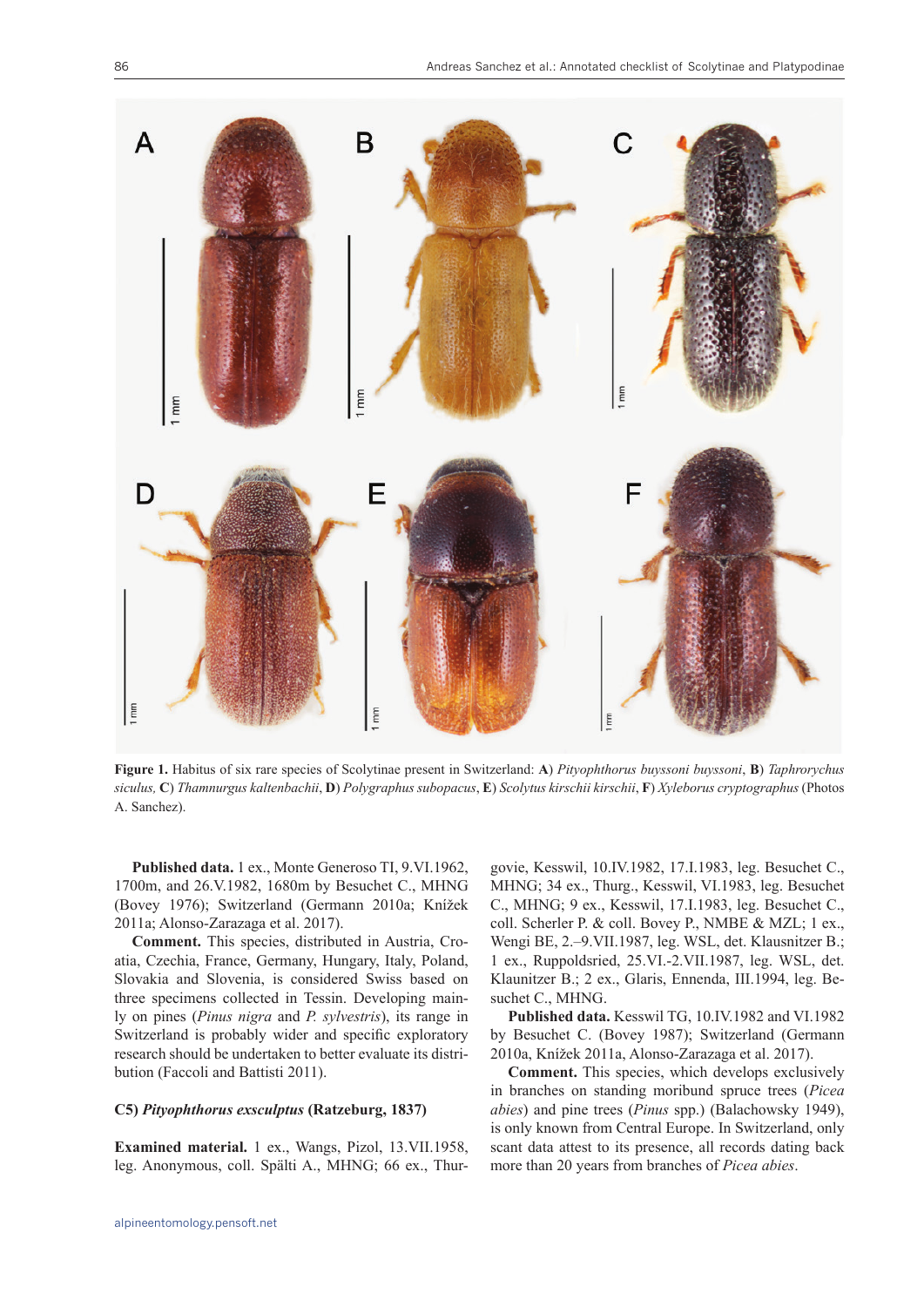#### **C6) [***Pityophthorus micrographus micrographus***] (Linnaeus, 1758)**

Published data. <sup>1)</sup>Basel by Imhof L., <sup>1)</sup>Genf [Geneva] by Chevrier F. and <sup>1)</sup>Kant. Zürich by Fuesslin J. C. (Stierlin and Gautard 1867); <sup>1)</sup>Lausanne by Bugnion E. (Favre 1890); 1)Chiasso by Fontana P. (Fontana 1947); <sup>1)</sup>Frauenfeld, Burgerholz by Hugentobler H. (Hugentobler 1966); 1)Switzerland (Knížek 2011a; Alonso-Zarazaga et al. 2017).

**Comment.** No specimen was found in the examined collections to support citations in the literature. Thus, *P. micrographus micrographus* is not considered a native species at present. This species, which develops on *Picea obovata* Ledeb., *P. abies* and *Abies sibirica* Ledeb., is widely distributed in Europe but relatively rare. As its preferred host plants are abundant in Switzerland, it may be discovered here in the future.

#### **C7) [***Scolytogenes jalappae***] Letzner, 1849**

Published data.<sup>2</sup>Chiasso by Fontana P. (Fontana 1947). **Comment.** Reported from Chiasso by Fontana P. (1947), the only specimen found in his collection in the MSNL under *Pityophthorus jalappae* belongs in reality to the family Ciidae! *Scolytogenes jalappae*, a species widespread in America, is not present in Switzerland, although it was imported several times to Europe.

#### **C8)** *Trypophloeus binodulus* **(Ratzeburg, 1837)**

**Examined material.** 4 ex., Bicoque [Préverenges VD], 3.VII.1949, leg. Besuchet C., MHNG; 60 ex., Vaud, Agiez, 7.VII.1949, 8.VII.1949, 9.VII.1949, III.1950, 25.V.1950, 5.II.1951, leg. Besuchet C., MHNG; 1 ex., Agiez s/Orbe, 10.VIII.1949, leg. Besuchet C., MHNG; 44 ex., Vaud, Aigle, 27.IX.1953, IX.1954, leg. Besuchet C., MHNG; 12 ex., Genève, Jussy, 19.VI.1974, leg. Besuchet C., MHNG; 20 ex., Genève, Chancy, 2.VII.1974, leg. Besuchet C., MHNG; 1 ex., Valais, Forêt de Finges, 1.VIII.1974, leg. Besuchet C., MHNG; 14 ex., Tessin, Is. Brissago, 10.VII.1976, leg. Besuchet C., MHNG; 12 ex., Genève, Mategnin, 4.VII.1984, leg. Besuchet C., MHNG; 1 ex., Genève, Onex, 7.VIII.1992, leg. Besuchet C., MHNG; 57 ex., Vaud, Onnens-Lac, 14.VII.1993, leg. Besuchet C., MHNG; 2 ex., Genève, Corsier-Port, VI.1994, leg. Besuchet C., MHNG; 10 ex., Vaud, Bursinel, 25.VIII.1994, leg. Besuchet C., MHNG.

**Published data.** Orbe, VI.1949, V.1950, leg. Besuchet C. (under *T. asperatus*) (Linder 1953); many data in Switzerland under *T. asperatus* (Gyllenhal, 1813) (Bovey 1987); 1)Bassecourt (JU) (under *Cryphalus abietis*) and 1)TG (under *T. asperatus spiculatus*) (Meier et al. 1995); 1 ex., Aigle VD, 27.IX.1953, leg. Besuchet C., MHNG and 1 ex., Pfynwald VS, 1.VIII.1974, leg. Besuchet C., MHNG (under *T. asperatus asperatus* (Gyllenhal, 1813), *T. asperatus grothi* Hagedorn, 1904 and *T. asperatus spiculatus* Eggers, 1927) (Germann 2010a); 1 ex., Aigle VD, 27.IX.1953, leg. Besuchet C., 2 ex., Isola Brissago TI, VII.1976, leg. Besuchet C. and 1 ex., Pfynwald VS, leg. Besuchet C. (under *T. asperatus grothi* Hagedorn, 1904) (Germann 2010b); Switzerland (Knížek 2011a; Alonso-Zarazaga et al. 2017).

**Comment.** This species, widely cited in the literature under different subspecies of *T. asperatus*, is considered Swiss on the basis of several specimens collected from different localities. All were collected by Besuchet C. under the bark of different species of *Populus*, which is the only genus of host plant known for this species.

#### **C9) [***Trypophloeus granulatus***] (Ratzeburg, 1837)**

Published data. <sup>2)</sup>7 ex., Arnex VD, 25.VI.1950 and  $2$ <sup>2)</sup>1 ex., Finges VS, 1.VIII.1974 by Besuchet C. (Bovey 1987); 1)Switzerland (Germann 2010a; Knížek 2011a; Alonso-Zarazaga et al. 2017).

**Comment.** This species was first cited by Bovey (1987) on the basis of seven specimens collected by Besuchet C. in the Valais and in Vaud. After a careful examination of Swiss collections, we found a serie of specimens of *T. binodulus* bearing identical labels to those records reported in Bovey (1987) for *T. granulatus*. The misidentification of *T. binodulus* for *T. granulatus* is thus likely. *Trypophloeus granulatus*, a species known from central and southern Europe and developing on poplars, is not considered as indigenous in Switzerland at the moment. Known from all neighboring countries, we consider that it has the potential to expand its distribution into Switzerland.

#### **C10)** *Trypophloeus rybinskii rybinskii* **Reitter, 1895**

**Examined material.** 2 ex., Val Müstair, Fuldera, 17.VII.2018, leg. Huber B., det. Büche B., BNM; 1 ex., Val Müstair, Sta. Maria, Aue, 21.VIII.2018, leg. Huber B., det. Büche B.

**Comment.** *Trypophloeus rybinskii*, a species widely distributed in central Europe, is considered as Swiss on the basis of three specimens found in Graubünden in 2018, using flight and beer traps. It develops on different species of *Salix* and *Populus*.

#### **C11)** *Crypturgus subcribrosus* **Eggers, 1933**

**Examined material.** 4 ex., Genève, B. Merdisel, 17.VIII.1974, leg. Besuchet C., MHNG; 15 ex., Kt. Bern, Burgdorf Meienm., 21.II.1980, leg. Kiener S., MHNG; 11 ex., Genève, Avully, 10.V.1993, leg. Besuchet C., MHNG; 7 ex., Wynigen, Riederenwald BE, 15.XII.1993, leg. & coll. Kobel E., NMBE. *Published data*: Switzerland (Germann 2010a; Knížek 2011a; Alonso-Zarazaga et al. 2017).

**Comment.** In agreement with Jordal and Knížek (2007), we consider *C. subcribrosus* as a valid species, separated from *C. cinereus*. This species, distributed in north-eastern Europe and also present in France (Dodelin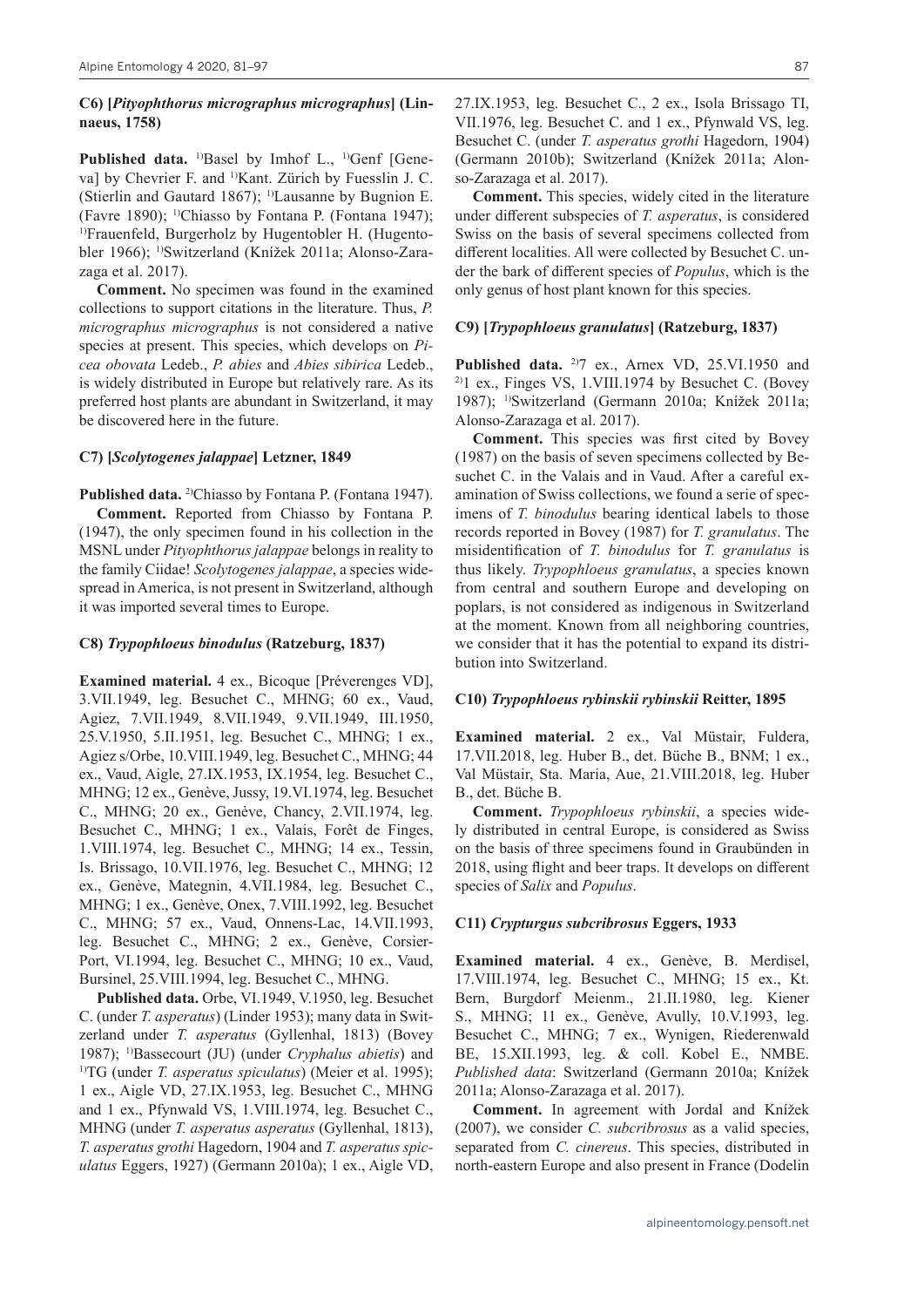**C14)** *Dryocoetes himalayensis* **Strohmeyer, 1908**

B. and Soldati F. pers. comm.), has been found only a few times in Switzerland, always under the bark of spruces (*Picea* spp.). It is possible that other Swiss specimens attributed to *C. cinereus* may turn out to be *C. subcribrosus* and therefore all specimens should be revised. Bovey (1987) did not consider the species as resident.

#### **C12) [***Coccotrypes dactyliperda***] (Fabricius, 1801)**

Examined material. 3,4,6,8) ex., Genève, coll. Maerky C., MHNG; 3,4,6,8)1 ex., Genève, coll. Maerky C., ex coll. Melly A., MHNG; 3,4,6,8)1 ex., Genf [Geneva], coll. Linder-Hebeisen A., ex coll. Täschler M., ETH; 4,6,8)2 ex., Schaffhausen, leg. Stierlin G., det. Bovey P., Deutsches Entomologisches Institut; 4,6,8)9 ex., Zürich ZH, III.1977, leg. & coll. Bovey P., MHNG & MZL.

Published data. <sup>1,4,6,8)</sup>Genf [Geneva] by Chevrier F. and 1,4,6,8)Genf [Geneva] by Tournier H. (Stierlin and Gautard 1867); 1,4,6,8)Schaffhausen, in Magazinen der Früchtenhändler (Stierlin 1898); 1,6,8)4 ex., Genève and Zürich, EPFZ Institut de sylviculture, graines de *Phoe*nix dactylifera, 1977 by Marcet (Bovey 1987); <sup>1,6,8</sup>)Switzerland (Germann 2010a; Knížek 2011a; Alonso-Zarazaga et al. 2017).

**Comment.** This species, developing on palm fruits from *Phoenix dactylifera* (Linnaeus, 1753) and *Chamaerops humilis* (Linnaeus, 1753), is native to central and western Mediterranean areas only but is regularly imported to the rest of Europe. In Switzerland, it is only known from specimens housed in a problematic collection (Maerky C.) that should not be taken in account, or from three different attested importations: in Schaffhausen in a fruits market, and in Geneva and Zürich with seeds from *P. dactylifera*. The species does not develop in the wild in Switzerland and is thus not considered as a resident, even if many palms grow in cities.

#### **C13) [***Dactylotrypes longicollis***] (Wollaston, 1864)**

**Examined material.** 6,8)44 ex., Kt. Bern, Thun, 20.I.1983, leg. Marggi W., coll. Kiener S., coll. Bovey P., coll. Scherler P., MHNG, MZL & NMBE.

Published data. 6,8)Thoune BE, graines de Palmier, I.1983 by Marggi W. (Bovey 1987); 6,8)Switzerland (Germann 2010a; Knížek 2011a; Alonso-Zarazaga et al. 2017).

**Comment.** Several specimens were found in Thun in 1983, all hatched from palm seeds. *Dactylotrypes longicollis*, indigenous to the Canary Islands and Madeira, was introduced several times to Europe (Croatia, southern France, Italy, Malta, Slovakia, mainland Spain). The species develops in seeds of different species of date palm (Arecaceae) (Labonte and Takahashi 2012). Even if Bovey (1987) considered this species as part of the Swiss fauna (under *Dactylotripes uyttenboogaarti* Eggers, 1927), palm trees are not native to Switzerland and no specimens have ever been found in the wild. Therefore, it cannot be considered as belonging to the Swiss fauna.

**Examined material.** 1 ex., Altdorf, Vogelsang UR, VII.1980, leg. Reser-Rezbanyai L., coll. Knížek M.; 1 ex., Brugg AG, 8.–15.V.2001, leg. WSL; 1 ex., Habsburg AG, 11.–18.VI.2001, leg. WSL; 1 ex., Sarmenstorf AG, 2.–9.VIII.2004, leg. WSL.

**Published data.** 2 ex., Habsburg AG, 2001, det. M. Knížek "mit Restunsicherheit" (Germann 2010a); Switzerland (Kirkendall and Faccoli 2010, Knížek 2011a, 2011b, Alonso et al. 2017); 3 ex., Schweiz, Kanton Aargau, Oberenfelden, 27.V.–8.VII.2015, leg. Bense U. (Gebhardt and Bense 2016).

**Comment.** This species was originally described from Kashmir (Strohmeyer 1908) and was first collected in Europe in 1975 in France (Schott 2016). It was collected in Switzerland in 1980 (Knížek 2011b) and found again in 2001 and 2004, each time in the north. The species is now considered established in Europe (Kirkendall and Faccoli 2010). The host plants are unknown in Switzerland because all specimens were captured in flight by interception traps but given what is known about its host plant preference in general, it likely develops on *Juglans* trees (Foit et al. 2017).

#### **C15) [***Lymantor aceris aceris***] (Lindemann, 1875)**

Published data.<sup>1)</sup>Schweiz [Switzerland] (Pfeffer 1995); 1)Switzerland (Germann 2010a; Knížek 2011a; Alonso-Zarazaga et al. 2017).

**Comment.** *Lymantor aceris aceris* is widespread in Europa and develops mostly on different species of maple trees (*Acer* spp.) but also on buckthorn (*Frangula alnus* Mill.) and cornelian cherry (*Cornus mas* L.), in symbiosis with fungus. Even though the species was cited in the literature, no specimens supporting its presence in Switzerland were found in the collections examined. However, given its distribution in neighboring countries, particularly in France (Schott and Callot 1994; Dodelin 2014), its presence in Switzerland remains possible.

#### **C16)** *Taphrorychus siculus* **(Eggers, 1908)** Fig. 1B

**Examined material.** 5 ex., Locarno TI, 6.VIII.1950, 10.IX.1950, leg. Besuchet C., det. Pfeffer A., MHNG; 14 ex., Tessin, Arcegno, 8.IX.1953, leg. Besuchet C., det. Pfeffer A., MHNG.

**Published data.** Südschweiz (Pfeffer 1995); Switzerland (Germann 2010a; Knížek 2011a; Alonso-Zarazaga et al. 2017).

**Comment.** Despite its sparse distribution in Europe (only known from Bosnia and Herzegovina and Sicily), this very rare species, which breeds on alders (*Alnus* spp.), is considered as a resident of Switzerland on the basis of several individuals caught in southern Ticino in the 1950s under the bark of alder trees. Since then, it has not been found in the country. *T. siculus* was not reported by Bovey (1987).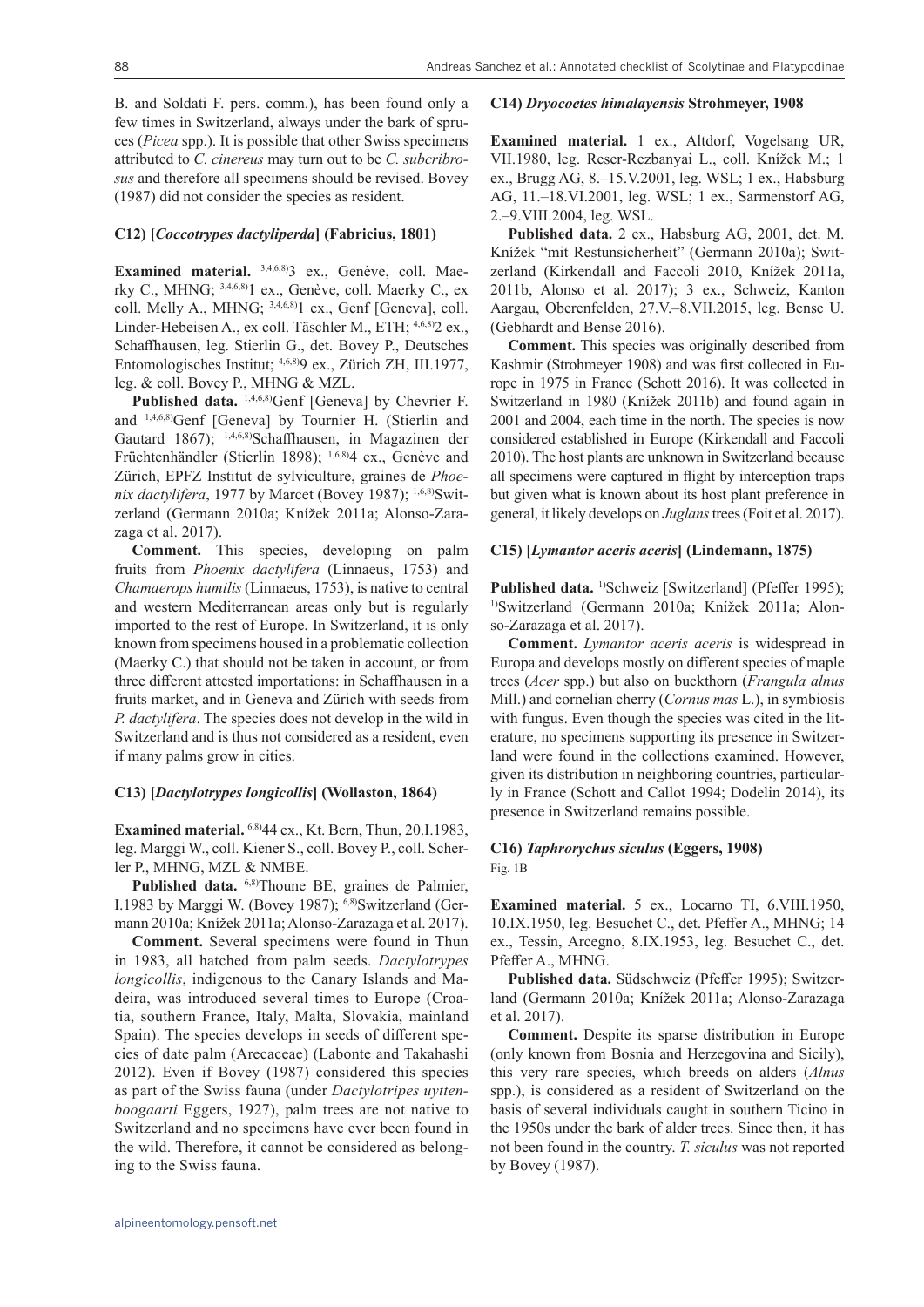#### **C17)** *Thamnurgus kaltenbachii* **(Bach, 1849)** Fig. 1C

**Examined material.** 1 ex., Generoso, 6.VI., leg. & coll. Fontana P., MSNL; 1 ex., Genève, B. Veyrier, IV.1953, leg. & coll. Toumayeff G., MHNG.

Published data. Generoso and <sup>1)</sup>Chiasso by Fontana P. (Fontana 1947); Monte Generoso TI by Fontana P. and Bois de Veyrier GE, III.1953 by Toumayeff G. (Bovey 1987); Switzerland (Germann 2010a; Knížek 2011a; Alonso-Zarazaga et al. 2010).

**Comment.** Two specimens only, from the south of the country, confirm the presence of this rare species in Switzerland. *T. kaltenbachii* is limited to Central Europe and his presence in France was also confirmed (Prudhomme J.-C. 2016, Dodelin B. pers. comm.). Within the bark beetles, *T. kaltenbachii* develops on herbaceous plants only (stems of Lamiaceae in this case), as do other members of the same genus (Mandelshtam et al. 2012).

#### **C18) [***Hylastes fallax***] Wichmann, 1911**

Published data. <sup>1,8)</sup>1 ex., Olten (Wermelinger B. pers. comm. in Germann 2010a); 1,8)Switzerland (Knížek 2011a). All published data under *Hylastes gergeri* Eggers, 1911.

**Comment.** This species was cited from Switzerland on the basis of one specimen supposedly caught in Switzerland in 1994 in the region of Olten. Nevertheless, this species is not considered as part of the Swiss fauna at the present time. The only mentioned specimen is unverifiable and additional data must be gathered to confirm the presence of this species in Switzerland. *Hylastes fallax* is only known from eastern Europe (Czech Republic, Romania, Slovakia, eastern Austria and eastern Italy). Its host plants are unknown.

#### **C19)** *Kissophagus novaki* **Reitter, 1894**

**Examined material.** 2 ex., Genève, Mategnin, 4.V.1963, 15.V.1968, leg. Besuchet C., MHNG; 1 ex., Vaud, Roche, 27.VI.1970, leg. & coll. Scherler P., NMBE; 1 ex., Vandoeuvres GE, 27.VI.1974, leg. Besuchet C., Bovey P., MZL; 2 ex., Genève, Vandoeuvres, 27.VI.1974, leg. Besuchet C., MHNG; 1 ex., Genève, Vernier, 13.III.1976, Besuchet C., MHNG; 1 ex., Genève, Genève-Florissant, 12.VI.1987, leg. Steffen J., MHNG; 1 ex., Genève, La Laire, 23.VI.1988, leg. Steffen J., MHNG; 1 ex., Valais, s/ Fully, 1.IV.1994, leg. Besuchet C., MHNG; 1 ex., Genève, Corsier-Port, 23.V.1994, Besuchet C., MHNG; 1 ex., Martigny, La Bâtiaz, 23.XII.2009, leg. & coll. Germann C.

**Published data.** 1 ex., Fully VS, 1.IV.1994, leg. Besuchet C., MHNG, 1 ex., Martigny, La Bâtiaz, N571.490/ E106.080, 520 m ü. NN, 23.XII.2009, GS Moos, Polsterpflanzen, Grasbulten, leg. & coll. Germann C. (Germann 2010b); Switzerland (Bovey 1987; Knížek 2011a; Alonso-Zarazaga et al. 2017).

**Comment.** This species developing on ivy (*Hedera helix*) is only known in Switzerland from very few records

from the south of the country, the most recent in 2009 (Germann 2010b). *Kissophagus novaki* is widely distributed in Europe, from southern France to the Caucasus.

#### **C20)** *Pteleobius kraatzii* **(Eichhoff, 1864)**

**Examined material.** 2 ex., Kt. Genf, Allondon, VI.1954, leg. & coll. Linder-Hebeisen A., ETH; 10 ex., Kt. Genf, Genf [Geneva], VI.1954, leg. & coll. Linder-Hebeisen A., ETH; 7 ex., La London [Allondon], VI.1954, leg. [Besuchet C.], coll. Sermet A., MZL; 8 ex., Genève, Allondon, 24.VI.1954, leg. & coll. Scherler P., NMBE; 54 ex., Genève, London [Allondon], 27.VI.1954, leg. Besuchet C., MHNG; 3 ex., V. Allondon GE, 27.VI.1954, leg. Scherler P., coll. Allenspach V., NMB; 1 ex., Kt. Genf, Meyrin, VIII.1966, leg. & coll. Linder-Hebeisen A., ETH; 1 ex., Genève, Jussy, 24.V.1968, leg. Besuchet C., MHNG; 3 ex., Genève, Bois de Jussy, 25.VI.1968, leg. Besuchet C., MHNG; 15 ex., Jussy GE, 31.VII.1968, leg. Besuchet C., coll. Bovey P., MZL; 1 ex., Genève, Jussy, 31.VII.1968, leg. Besuchet C., MHNG; 9 ex., Genève, Vandoeuvres, V.1974, leg. Vit S., MHNG; 9 ex., Genève, Jussy, VII.1974, leg. Besuchet C., coll. Bovey P., MZL; 4 ex., Genève, Jussy, 4.VII.1974, leg. Besuchet C., MHNG; 1 ex., Genève, Corsier-Port, 8.VI.1981, leg. Besuchet C., det. Bovey P., MHNG.

**Published data.** 60 ex., La Plaine GE, 27.VI.1954, leg. Besuchet C., Scherler P. & Sermet A. (Linder 1968); Switzerland (Bovey 1987; Germann 2010a; Knížek 2011a; Alonso-Zarazaga et al. 2017).

**Comment.** This species, widely distributed in central and western Europe, has only been found in the Geneva region in Switzerland until now. Most of the specimens were caught on trunks of elm species. *Pteleobius kraatzii* mainly develops mainly on *Ulmus laevis* and *U. minor*.

#### **C21)** *Pteleobius vittatus* **(Fabricius, 1792)**

**Examined material.** 7 ex., Castello, leg. & coll. Fontana P., MSNL; 1 ex., Castello, 11.V.1926, leg. & coll. Fontana P., MSNL; 2 ex., Chiasso, 12.IV.1928, 17.V.1928, leg. & coll. Fontana P., MSNL; 18 ex., Genève, La Plaine, X.1958, leg. Besuchet C., MHNG; 1 ex., Genève, Meyrin, 2.IV.1966, leg. Besuchet C., MHNG; 6 ex., Kt. Genf, Meyrin, VIII.1968, leg. [Besuchet C.], coll. Linder-Hebeisen A., ETH; 6 ex., Meyrin GE, VIII.1968, leg. Besuchet C., coll. Bovey P., MZL; 6 ex., Genève, Meyrin, VIII.1968, leg. Besuchet C., MHNG; 1 ex., Bel-Air, Clinique GE, 11.II.1973, MHNG; 16 ex., Genève, Jussy, 19.VI.1973, 5.VI.1974, VII.1974, leg. Besuchet C., coll. Bovey P., MHNG & MZL; 1 ex., Genève, Onex, 30.VI.1974, leg. Besuchet C., MHNG; 8 ex., Allschwil BL, V.1978, leg. Angst M. E., coll. Bovey P., MZL; 7 ex., Allschwil BL, VII.1978, leg. Angst M., NMB; 1 ex., Valais, Branson, V.1980, leg. Anonymous, MHNG; 1 ex., Habsburg AG, 1.–8.V.2001, leg. WSL; 2 ex., Fully VS, 24.III.2015, 24.III.–16.IV.2015, leg. Chittaro Y., det. Büche B.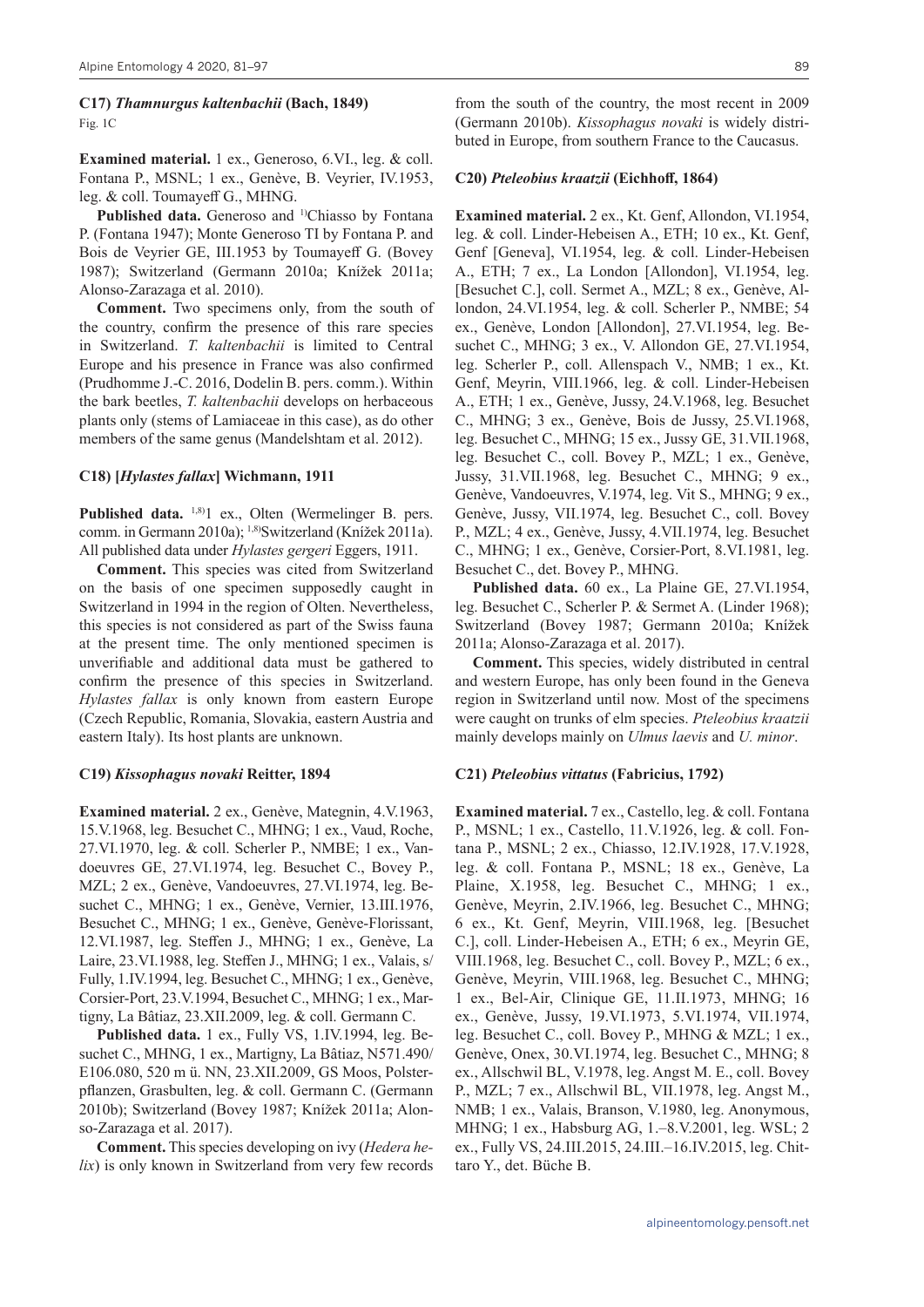Published data. <sup>1)</sup>Genf [Geneva] by Chevrier F. and 1)Peney bei Genf [Geneva] by Tournier H. (Stierlin and Gautard 1867); <sup>1)</sup>Basel (Sterlin 1898); Chiasso and Castello S. P. [Castello San Pietro] by Fontana P. (Fontana 1947); Switzerland (Bovey 1987; Germann 2010a; Knížek 2011a; Alonso-Zarazaga et al. 2017).

**Comment.** *Pteleobius vittatus* breeds on several species of elm (especially *Ulmus minor*, *U. laevis*). In Switzerland, it is mainly known from the south of the country (Geneva, Valais, Ticino) and has almost always been found on elms.

#### **C22)** *Hylurgus ligniperda* **(Fabricius, 1787)**

**Examined material.** 4 ex., Sierre, leg. Favre E., HGSB; 3)1 ex., St. Gallen, leg. Anonymous, coll. Täschler M., MHNG; 1 ex., Kt. Bern, Bern, IV.1886, leg. Anonymous, coll. Linder-Hebeisen A., ETH; 1 ex., Avants, 18.V.1901, leg. & coll. Gaud A., MZL; 1 ex., Kt. SZ, Ober-Iberg, VIII.1938, leg. Lautner J., coll. Linder-Hebeisen A., ETH; 1 ex., Mte. Ceneri, 16.V.1951, leg. Anonymous, coll. Spälti A., MHNG; 3)2 ex., Alpes, Villars, 2.VII., leg. & coll. Maerky C., MHNG; 23 ex., B. d. Frères [Bois des Frères], 20.X.1874, leg. Anonymous, det. Besuchet C.

Published data. <sup>1)</sup>Jura, Vallorbe by Mellet P. (Stierlin and Gautard 1867); <sup>1)</sup>Jura, <sup>1)</sup>Westschweiz and <sup>1)</sup>Wallis (Stierlin 1898); 1)Simplon by Rosset F.-C. (Rosset 1879); <sup>1)</sup>Bois de Finge and Sierre by Favre E., <sup>1)</sup>Sion by Bugnion E., 1)Genève and 1)Vaud (Favre 1890); Switzerland (Germann 2010a; Knížek 2011a; Alonso-Zarazaga et al. 2017).

**Comment.** This pine-associated (*Pinus* spp.) species is widely distributed in Europe, North Africa and Asia and is considered a pest in many regions (Clare and George 2016). It is, however, only known from a few records in Switzerland. All specimens have been caught under the bark of pine trunks, according to the scant ecological information available.

#### **C23)** *Hypoborus ficus* **Erichson, 1836**

**Examined material.** 12 ex., Castello, leg. Fontana P., det. Bovey P., MSNL; 8)1 ex., Onnens [VD], leg. Anonymous, coll. Sermet A., MZL; 4 ex., Tessin, leg. & coll. Lautner J., NMB; 1 ex., Chiasso, 25.VIII.1928, leg. Fontana P., MSNL; 54 ex., Tessin, Gandria, IV.1943, 3.III.1948, 3.IV.1948, IV.1948, leg. Besuchet C., col. Sermet A., coll. Scherler P. & coll. Linder-Hebeisen A., MZL, MHNG, NMBE, ETH; 1 ex., Dalpe, 17.VI.–2.VII.1957, leg. & coll. Allenspach V., NMB; 20 ex., Dino, 10.–19.VI.1963, leg. & coll. Allenspach V., NMB; 1 ex., 18.VIII.1966, Rancate, leg. Anonymous, coll. Sermet A., MZL; 7 ex., Tessin, Rancate, 7.IX.1966, 18.IX.1966, leg. & coll., Scherler P., NMBE; 121 ex., Tessin, Caviano, 10.VII.1975, VII.1975, leg. Besuchet C., coll. Bovey P. & coll. Scherler P., MHNG, MZL, NMBE; 15 ex., Tessin, s/Rovio, 21.VIII.1975, leg. Besuchet C., MHNG; 6 ex., S. Nazzaro, IX.1993, leg. & coll. Kutter-Trüb H., MZL; 4 ex., S. Nazzaro, IX.1993, leg. Allenspach V., det. Bovey P., ETH.

**Published data.** Chiasso, Castello and Chiasso Tannino by Fontana P. (Fontana 1947); Switzerland (Bovey 1987; Germann 2010a; Knížek 2011a; Alonso-Zarazaga et al. 2017).

**Comment.** Native to the Mediterranean region and the Canary Islands, this monophagous species developing on *Ficus carica* has been reported many times from the south of Ticino, where most introduced fig trees are concentrated. Since the species has been reported regularly for more than 90 years, we consider it here as established in Switzerland, even if no observations exist since 1993. Furthermore, based on the numerous fig trees in gardens in other parts of Switzerland, continued expansion of *H. ficus* towards the north can be expected.

#### **C24) [***Liparthrum bartschti***] Mühl, 1891**

Published data.<sup>2,8)</sup>Periv, 17.VII.1919 by Handschin E. (Handschin 1963).

**Comment.** This species is only known from eastern Europe (east Austria, Slovakia and Hungary) and is not present in Switzerland. The specimen cited in literature was a *Polygraphus grandiclava*, as already shown by Bovey (1987). *Liparthrum bartschti* develops on *Viscum album* growing on *Populus* spp.

#### **C25)** *Ips duplicatus* **(C. R. Sahlberg, 1836)**

**Examined material.** 194 ex., Altstätten SG, 25.IV.2019, 05.VI.2019, 15.VII.2019, leg. WSL, det. Schneider Mathis D.; 5 ex., Gams SG, 25.IV.2019, 15.VII.2019, leg. WSL, det. Schneider Mathis D.; 175 ex., Rüthi SG, 25.IV.2019, 25.VII.2019, leg. WSL, det. Schneider Mathis D.

Published data. <sup>2)</sup>Craistas, 4.V.1953, <sup>2)</sup>Il Fuorn, 19.V.1953, 2)Sta. Maria, 22.V.1953 and 2)Costeras, 20.VI.1953 by Handschin E. (Handschin 1963).

**Comment.** Bovey (1987) has already shown that the four specimens cited by Handschin (1963) were in fact two individuals of *Ips amitinus* and two individuals of *I. cembrae*. *Ips duplicatus*, originally distributed in northern Europe and Siberia, was previously rare in Central Europe. A recent serious outbreak in Czech Republic is currently colonizing Europe toward the west and the species was discovered in 2017 in Rankweil (Austria), only a few kilometers from the Swiss border (Steyrer 2018). In 2019, numerous specimens were caught in the St. Gall region using pheromone traps (Wermelinger B. pers. comm.). This species is expected to increase its distribution in Switzerland in the next years.

#### **C26) [***Orthotomicus erosus***] (Wollaston, 1857)**

**Examined material.** 3)1 ex., Genève, Vessy, 3.VII., leg. & coll. Maerky C., det. Bovey P., MHNG.

Published data. <sup>2)</sup>zwischen Derborence und Ardon, VIII.1949 by Besuchet C., det. Balachowsky A. (Linder 1953); 3)1 ex., Vessy GE, 1920 by Maerky C., MHNG (Bovey 1987); 3)Switzerland (Germann 2010a; Knížek 2011a; Alonso-Zarazaga et al. 2017).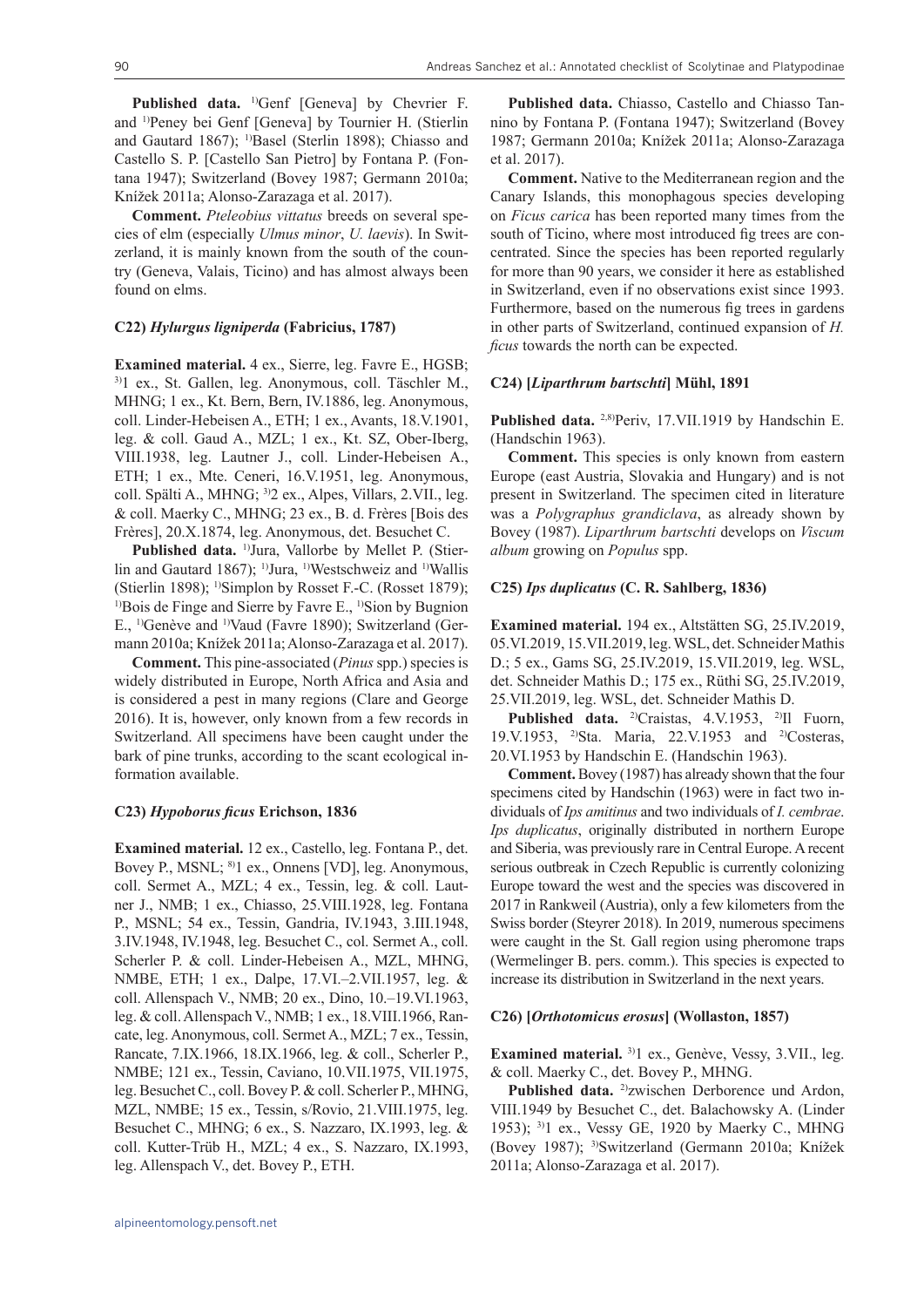**Comment.** The Mediterranean pine engraver beetle, native to North Africa, Asia and the Pacific, is now well distributed in Europe and North America. It develops on different species of pine (*Pinus* spp.) and may cause damage in pine forests. Unlike Bovey (1987) and Germann (2010a), we do not consider *O. erosus* as part of the Swiss fauna because the only examined specimen belongs to a problematic collection that cannot be taken in account. The data cited by Linder (1953) was a misidentification (the specimen in question was in fact *O. proximus*), as already mentioned by Bovey (1987). However, as *O. erosus* is known from all neighboring countries (except Germany), its presence in Switzerland remains possible.

#### **C27) [***Orthotomicus mannsfeldi***] (Wachtl, 1879)**

**Examined material.** <sup>1,8)</sup>1 ex., Habsburg AG, 5.-12. IX.2000, leg. WSL, det. Hölling D.

**Published data.** 1,8)1 ex., Habsburg AG, 2000 by WSL (Germann 2010a).

**Comment.** This species is well distributed in southern Europe and has been reported once from Switzerland. As only one specimen was found despite regular monitoring in the region and because its host plant (*Pinus nigra*) is not a native species in Switzerland, *O. mannsfeldi* is not considered as Swiss at the moment. It should be noted that the specimen caught is unfortunatly no longer available for consultation.

#### **C28) [***Pityogenes bistridentatus***] (Eichhoff, 1878)**

**Published data.** 1)Forêt d'Aletsch, 1)Engadine by Bugnion E. and <sup>1)</sup>Grindelwald by Mühl (Favre 1890); <sup>2)</sup> S-chanf, 8.VII.1919, <sup>2)</sup>Val Trupchum, 8.VII.1919 and <sup>2)</sup>Val dal Botsch, VII.1926 by Handschin E. (Handschin 1963); <sup>1)</sup> Switzerland (Knížek 2011a; Alonso-Zarazaga et al. 2017).

**Comment.** Some *Pityogenes* spp. conserved in Swiss collections were first identified as *P.bistridentatus*. However, after examination, it appears that all these specimens were in fact *P. conjunctus*, as already noted by Bovey (1987), Pfeffer (1995) and Germann (2010a). Therefore, *P. bistridentatus* is not considered part of the Swiss fauna.

#### **C29) [***Pityogenes irkutensis monacensis***] A. G. Fuchs, 1911**

**Published data.** 1)Switzerland (Knížek 2011a; Alonso-Zarazaga et al. 2017).

**Comment.** This species, mainly known from eastern Europe and developing on pine (*Pinus sylvestris*), is not considered a Swiss species at present. Although its presence remains possible in eastern Switzerland, no specimens were found in the examined collections.

#### **C30) [***Phloeotribus cristatus***] (Fauvel, 1889)**

**Examined material.** 1,4,8)1 ex., Sierre, Guillebeau F., Muséum national d'Histoire naturelle (Paris).

Published data. <sup>1,4,8)</sup>Valais, Sierre (Guillebeau 1893); 1,4,8)Sierre (Valais) (Bovey 1987); 1,4,8)Westschweiz (Pfeffer 1995); 1,4,8)Switzerland (Germann 2010a; Knížek 2011a; Alonso-Zarazaga et al. 2017).

**Comment.** A specimen of *P. cristatus* supposedly captured in "Sierre (Valais)" at the end of the 19<sup>th</sup> century was used to describe a new species (*P. helveticus* Guillebeau, 1893), later synonymized with *P. cristatus* by Pfeffer (1995). This taxon is known from northern Spain and the Canary Islands, southern France and Corsica, Italia and Sardinia, Bosnia and Herzegovina, Turkey, Algeria, Madeira, and Morocco and develops on *Spartium junceum*, *Cytisus scoparius*, *Calicotome villosa* (Poir.) Link, *C. spinosa* (L.) Link, *Genista* spp. and *Lygos* spp. Given the scant data available (inaccurate locality without date of capture, absence of collector and the fact that the species was never found again since the first and only capture), the near absence of its host plants in Valais (according to the records of info flora) and the Mediterranean distribution of the species, *P. cristatus* is not considered Swiss for the moment. However, the species was recently confirmed in northern Italy (Gatti 2011) and therefore has potential for expansion into Switzerland, most likely in Ticino (south of Switzerland).

#### **C31)** *Polygraphus subopacus* **C. G. Thomson, 1871** Fig. 1D

**Examined material.** 1 ex., U. Zürich(berg), 4.III.1932, leg. & coll. Lautner J., MHNG; 5 ex., U. Zürich(berg), 9.IV.1932, leg. & coll. Lautner J., NMB; 1 ex., Domleschg, Realta, 13.V.1940, leg. Wolf J.-P., MHNG; 1 ex., Bern, 29.IX.1949, leg. Bärtschi, NMBE; 1 ex., Ins, Landvirtsch. Schule [Landwirtschaftliche Schule], 11.VIII.1980, leg. Reser-Rezbanyai L., det. Herger P., NMLU.

Published data.<sup>1)</sup>Valais and <sup>1)</sup>région de Bâle (Balachowsky 1949); Switzerland (Bovey 1987; Germann 2010a; Knížek 2011a; Alonso-Zarazaga et al. 2017).

**Comment.** This species, well distributed in the northern Europe, is only known from a few confirmed records in Switzerland. According to Pfeffer (1995) and Balachowsky (1949), *P. subopacus* breeds on several species of spruce (probably *P. abies* in Switzerland) in the mountains and in peat bogs.

#### **C32)** *Scolytus carpini* **(Ratzeburg, 1837)**

**Examined material.** 1 ex., Genève, Onex, 16.VI.1974, leg. Besuchet C., MHNG; 1 ex., Genève, Frontenex, 1.VI.1980, leg. Besuchet C., MHNG; 1 ex., Mte San Giorgio TI, 7.VI.1982, leg. & coll. Scherler P., NMBE; 2 ex., Genève, B. de Jussy, 30.VI.1983, leg. Besuchet C., MHNG; 6 ex., Valais, Eich/Visp, 12.IX.1984, leg. Besuchet C., MHNG; 1 ex., Arzo TI, 30.VI.1988, leg. & coll. Scherler P., NMBE; 1 ex., Vaud, Bonvillars, La Coudre, 6.VII.1988, leg. Steffen J., MHNG; 1 ex., Cragno TI, 30.VI.1990, leg. & coll. Scherler P., NMBE; 1 ex., Tessin, s/Capolago, 24.VI.1991, leg. & coll. Scherler P.,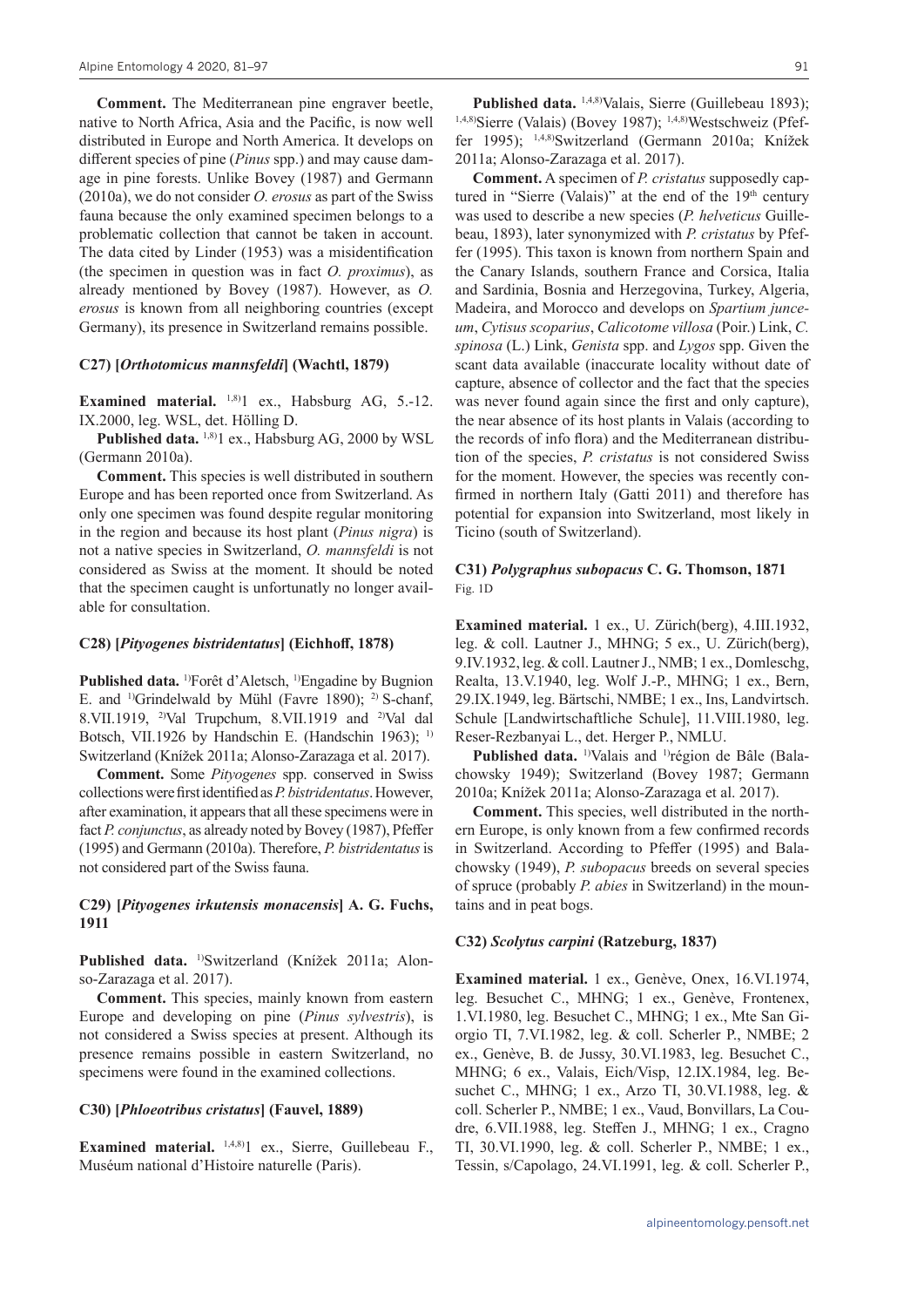NMBE; 2 ex., Genève, Bois de Jussy, 21.VII.1991, leg. Besuchet C., MHNG; 14 ex., Hägendorf SO, 30.VI.–7. VII.1994, 7.–14.VII.1994, 14.–21.VII.1994 and 28.VII.– 4.VIII.1994, leg. Flückiger P.; 3 ex., Rickenbach SO, 30.VI.–7.VII.1994, 6.–13.VII.1994, leg. Flückiger P.; 6 ex., Wangen bei Olten AG, 30.VI.–7.VII.1994, 7.–14. VII.1994, leg. Flückiger P.; 2 ex., Brissago TI, 28.IV.– 5.V.1997, 10.–17.VI.1997, leg., Moretti M.; 1 ex., Locarno TI, 10.–17.VI.1997, leg. Moretti M.; 1 ex., Genève, Champel, 12.VII.1998, leg. Besuchet C., MHNG; 1 ex., Brugg AG, 28.VI.–5.VII.2004, leg. Wermelinger B.; 1 ex., Pura TI, 29.VI.–6.VII.2004, leg. Moretti M.; 63 ex., Soazza GR, 6.–13.VII.2004, 13.–20.VII.2004, leg. Moretti M.; 3 ex., Tägerwilen TG, 14.IV.2016, 27.VI.2016, leg. & coll. Löderbusch W., det. Bense U.

**Published data.** 1)Zürich (Stierlin 1898); Switzerland (Bovey 1987; Germann 2010a; Knížek 2011a; Knížek 2011a; Alonso-Zarazaga et al. 2017).

**Comment.** This species, closely related to *S. intricatus* but much rarer, is widespread in southern and central Europe. Polyphagous on various broadleaved species (mostly *Carpinus* spp. and *Ostrya carpinifolia* but also *Corylus avellana*, *Fagus sylvatica* and *Quercus* spp.), *S. carpini* is widely distributed in Switzerland but rarely found. The Swiss specimens for which ecological data are available were caught from *Carpinus betulus* and *Corylus avellana*.

#### **C33)** *Scolytus ensifer* **Eichhoff, 1881**

**Examined material.** 1 ex., Meride TI, 27.VI.1987, leg. & coll. Scherler P., NMBE.

**Published data.** 1 ex. Tessin, Meride, 27.VI.1987, leg. P. Scherler, NMBE (Germann 2009); Switzerland (Knížek 2011a; Alonso-Zarazaga et al. 2017).

**Comment.** This species is considered Swiss on the basis of a single specimen found in southern Ticino more than 30 years ago. It is distributed throughout central Europe, from France to the Caucasus. *Scolytus ensifer* develops on different species of alder (*Ulmus* spp.), but also on *Prunus* spp. (Balachowsky 1949).

#### **C34)** *Scolytus kirschii kirschii* **Skalitzky, 1876** Fig. 1E

**Examined material.** 3)1 ex., Bâle, IX.1907, leg. & coll. Gaud A., MHNG; 1 ex., Suisse, Tessin, Lago di Muzzano, 24.VI.1988, leg. & det. Besuchet C., MHNG.

**Published data.** 1)Schweiz by Fankhäuser F. (Stierlin 1898); 1 ex. (female), Lago di Muzzano TI, 24.VI.1988, leg. & det. Besuchet C., MHNG (Germann 2010b); Switzerland (Germann 2010a; Knížek 2011a; Alonso-Zarazaga et al. 2017).

**Comment.** *Scolytus kirschii kirschii* was first mentioned from Switzerland by Stierlin (1898), on the basis of a single specimen collected by Fankhäuser F., without a precise locality. However, the specimen was not found in the Swiss collections and Bovey (1987) considered it as doubtful. Nevertheless, a single female was caught the following year on an elm in Muzzano and is now deposited in the MHNG collections, which confirms its native status (Germann 2010b). The specimen from "Bâle" belongs to a problematic collection that should not be taken into account. Developing on *Ulmus minor* mostly, but also in *U. laevis* and U. glabra, this species is rare in Switzerland, like most of other species developing on elm.

#### **C35) [***Scolytus triarmatus***] (Eggers, 1912)**

Published data.<sup>1)</sup>1 ex., Bern, VI.1907, leg. Müller, col. Hane, Bundesgymnasium Bludenz, Vorarlberg, Österreich (Brandstetter and Kapp 1998); <sup>1)</sup>Switzerland (Germann 2010a; Knížek 2011a; Alonso-Zarazaga et al. 2017).

**Comment.** This species was announced as new for Switzerland by Brandstetter and Kapp (1998), on the basis of a single specimen labeled from Bern in 1907 by Müller A. J. and deposited in the collection of Hane K. in Austria. However, we were not able to examine this specimen and the information on the label is so incomplete that it is not possible to consider this species as native to Switzerland at this time. *Scolytus triarmatus*, a monophagous species developing on *Ulmus glabra* is present in central and east Europe and therefore has the potential to expand into Switzerland.

#### **C36)** *Cyclorhipidion bodoanum* **(Reitter, 1913)**

**Examined material.** 3 ex., Genève, Charrot, VI.– VII.1994, leg. Besuchet C., MHNG; 1 ex., Genève, Avully, VII–VIII.1994, leg. Besuchet C., MHNG; 4 ex., Genève, Louvière, VII–VIII.1994, leg. Besuchet C., MHNG; 3 ex., Vaud, Duillier, VII.–VIII.1994, leg. Besuchet C., MHNG; 3 ex., Genève, B. de Versoix, VI.–VII.1995, leg. Besuchet C., MHNG; 2 ex., Pura TI, 23.–30.IV.2013, 18.–25.VI.2013, Moretti M.; 112 ex., Rapperswil-Jona SG, 7.V.2015, 28.V.2015, 18.VI.2015, 7.VII.2015, 27.VII.2015, 20.VIII.2015, leg. Huber B., det. Büche B; 8 ex., Oberentfelden AG, 28.IV–5.VIII.2015, leg. Moser S., det. Bense U.; 11 ex., Villigen AG, 28.IV.–5.VIII.2015, leg. Moser S., det. Bense U.; 34 ex., Wittnau AG, 28.IV.– 19.VIII.2015, leg. Moser S., det. Bense U.; 1 ex., Balm bei Günsberg SO, 10.IV.–2.V.2018, leg. & coll. Chittaro Y.; 1 ex., Orvin BE, 18.VII–14.VIII.2018, leg. Juillerat L., col. Sanchez A.; 1 ex., Delémont JU, 21.VI.–11.VII.2018, leg. Wermeille E., coll. Sanchez A.; 1 ex., St-Gingolph VS, 31.V.–14.VI.2019, leg. & coll. Chittaro Y.

Published data. "Schweiz, bei Genf [Genève], MHNG", Pfeffer pers. comm. (under *Xyleborus peregrinus* Eggers 1944) (Köhler 1992); Switzerland (under *Xyleborus punctulatus* Kurentzov) (Wittenberg 2006); Switzerland (Germann 2010a; Kirkendall and Faccoli 2010; Knížek 2011a; Alonso-Zarazaga et al. 2017).

**Comment.** This invasive species, native to South Asia and now present in North America and Europe (especially in Belgium, Germany, France, Italy and the Netherlands), is considered as established in Switzerland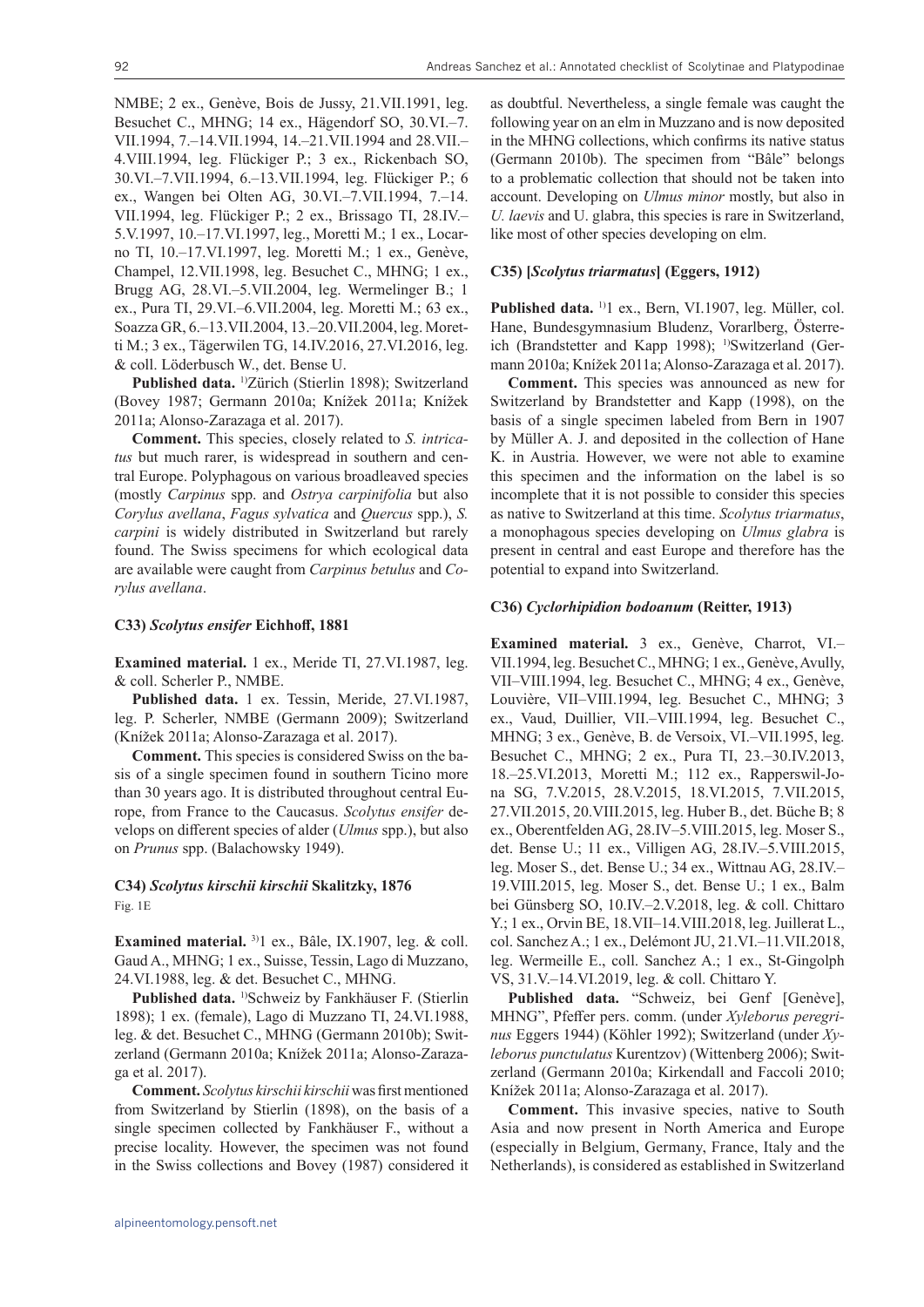on the basis of some occurrences in the north and west of the country. It develops on different species of Fagaceae (Kirkendall and Faccoli 2010). The quick expansion of *C. bodoanum* in Europe allows for the possibility of a similar expansion for *Cyclorhipidion fukiense* (Eggers, 1941), a species native to south-east Asia, which is already present only about 100 km from the Swiss border (Dodelin B. pers. comm.) and will likely spread to Switzerland as well.

#### **C37)** *Heteroborips cryptographus* **(Ratzeburg, 1837)** Fig. 1F

**Examined material.** 2 ex., Yvonand, 1944, V.1972, col. Sermet A., MZL; 162 ex., Genève, Chancy, 22.VI.1974, 2.VII.1974, 7.VII.1974, 27.VII.1974, VIII.1974, 1.IX.1974, I.1975, 13.VII.1983, leg. Besuchet, coll. Bovey P., MHNG, MZL; 5 ex., Genève, B. de Jussy, 30.VI.1983, leg. Besuchet C., coll. Bovey P., MZL.

Published data. <sup>1)</sup>Chiasso by Fontana P. (Fontana 1947); Chancy, 1974 by Besuchet C. (Bovey 1987); Switzerland (Germann 2010a; Knížek 2011a; Alonso-Zarazaga et al. 2017).

**Comment.** *Heteroborips cryptographus* is widely distributed in Europe but always rare. In Switzerland, the species was only found a few times in the 1970s and 1980s, always under bark or on branches of aspen (*Populus tremula*), which corresponds to the ecology of this species described in the literature (*P. tremula*, *P. nigra*, *P. alba*).

#### **C38)** *Xyleborinus attenuatus* **(Blandford, 1894)**

**Examined material.** 3 ex., Thurg., Kesswil, 27.VII.1986, leg. Besuchet C., MHNG; 1 ex., Frauenfeld, Ochsenfurt, 12.III.1989, leg. & coll. Brägger H.; 1 ex., Rickenbach/ SO, Hügert, 6.–13.III.1995, leg. WSL; 1 ex., Rickenbach/SO, Wisshubelallmend, 6.–13.III.1995, leg. WSL; 33 ex., Lostorf, 6.–13.III.1995, 6.–13.IV.1995, 6.–13. IX.1995, 6.–13.X.1995, leg. WSL; 10 ex., Messen, 6.– 13.III.2001, 6.–13.IV.2001, 6.–13.III.2004, leg. WSL; 7 ex., Sarmenstorf, 6.–13.III.2004, leg. WSL; 3 ex., Habsburg AG, 6.–13.III.2001, 6.–13.III.2004, leg. WSL; 1 ex., Breil/Brigels GR, 30.III.–18.IV.2015, leg. Chittaro Y., coll. Sanchez A.; 1 ex., Vergelleto TI, 7.IV.2014, leg. & coll. Chittaro Y.

Published data. <sup>2)</sup>193 ex., Naturschutzgebiet Wildenstein (BL), 2000, leg. Walter T. (Walter et al. 2003); Switzerland (Wittenberg 2006; Germann 2010a; Kirkendall and Faccoli 2010; Knížek 2011a; Alonso-Zarazaga et al. 2017).

**Comment.** This species native to eastern Asia and colonizing Europe is considered indigenous to Switzerland on the basis of only a few specimens. The specimens from Kesswil were captured on *Fagus sylvatica*, while the individuals from Olten were captured using traps. The records from Wildenstein published by Walter et al. (2003) were eventually shown to belong to *X. saxesenii*. This species was not mentioned by Bovey (1987).

#### **C39)** *Xyleborus eurygraphus* **(Ratzeburg, 1837)**

**Examined material.** 6 ex., Irchel, [IX.1933], leg. Lautner J., det. Bovey P.; 1 ex., Crêt du Locle, 30.III.1946, leg. Anonymous, MHNG.

**Published data.** 6 ex., Zürich-Irchel, IX.1933, col. Lautner J., NMB (Bovey 1987); Switzerland (Germann 2010a, Knížek 2011a, Alonso-Zarazaga et al. 2017).

**Comment.** This species occurs from Spain to the Caucasus and North Africa but is always rare in Central Europe (more common in southeastern Europe) (Schedl 1966). *Xyleborus eurygraphus*, which develops on different species of pine (*Pinus* spp.), is considered native to Switzerland on the basis of some specimens captured in the north of the country in the 1930s and 1940s. It has therefore not been found for more than 70 years in Switzerland. The specimens from Irchel, supposedly deposited in the NMB, were not found in these collections.

#### **C40)** *Xyleborus pfeilii* **(Ratzeburg, 1837)**

**Examined material.** 1 ex., Roulave, VIII.1991, leg. Besuchet C., MHNG.

Published data.<sup>1)</sup>Unterwalden (Stierlin 1898);<sup>1)</sup>Switzerland (Bovey 1987; Germann 2010a; Kirkendall and Faccoli 2010; Knížek 2011a; Alonso-Zarazaga et al. 2017).

**Comment.** *Xyleborus pfeilii* is an exotic species from east Asia, now also distributed in Eastern Europe. Always rare, this species was only found once in Switzerland. It was, rather surprisingly, discovered in a beer trap placed in an oak tree (*Quercus* spp.), although the species is known to breed on alder (*Alnus* spp., *A. glutinosa*) and aspen (*Populus tremula*). Since 1991, it has not been found in Switzerland.

#### **C41)** *Xylosandrus crassiusculus* **(Motschulsky, 1866)**

**Examined material.** 1 ex., Pura TI, 16.–23.IV.2013, leg. WSL; 1 ex., Caslano TI, 12.VI.2019, leg. WSL, col. A. Sanchez.

**Comment.** This species, originally distributed in Asia, was introduced many times in the world and was first discovered in Europe in Italy in 2003 (Penacchio et al. 2003) and later in France in 2014 (source OEPP, Organisation européenne et méditerranéenne pour la protection des plantes). *Xylosandrus crassiusculus* is a polyphagous species developing in many deciduous tree species. Even if it is considered as pest species that could cause serious damages in broadleaved forests (particularly in chestnut trees), only two specimens were found in Switzerland since the first occurrence in 2013.

#### **C42)** *Trypodendron laeve* **Eggers, 1939**

**Examined material.** 7 ex., Grisons, Zernez, Ova Spin, 4.VIII.1974, leg. Besuchet C., MHNG.

**Published data.** 7 ex., Zernez, Ova Spini GR, 4.VIII.1974, 1900 m ü. NN, leg. Besuchet C., MHNG (Germann 2010b); Switzerland (Knížek 2011a; Alonso-Zarazaga et al. 2017).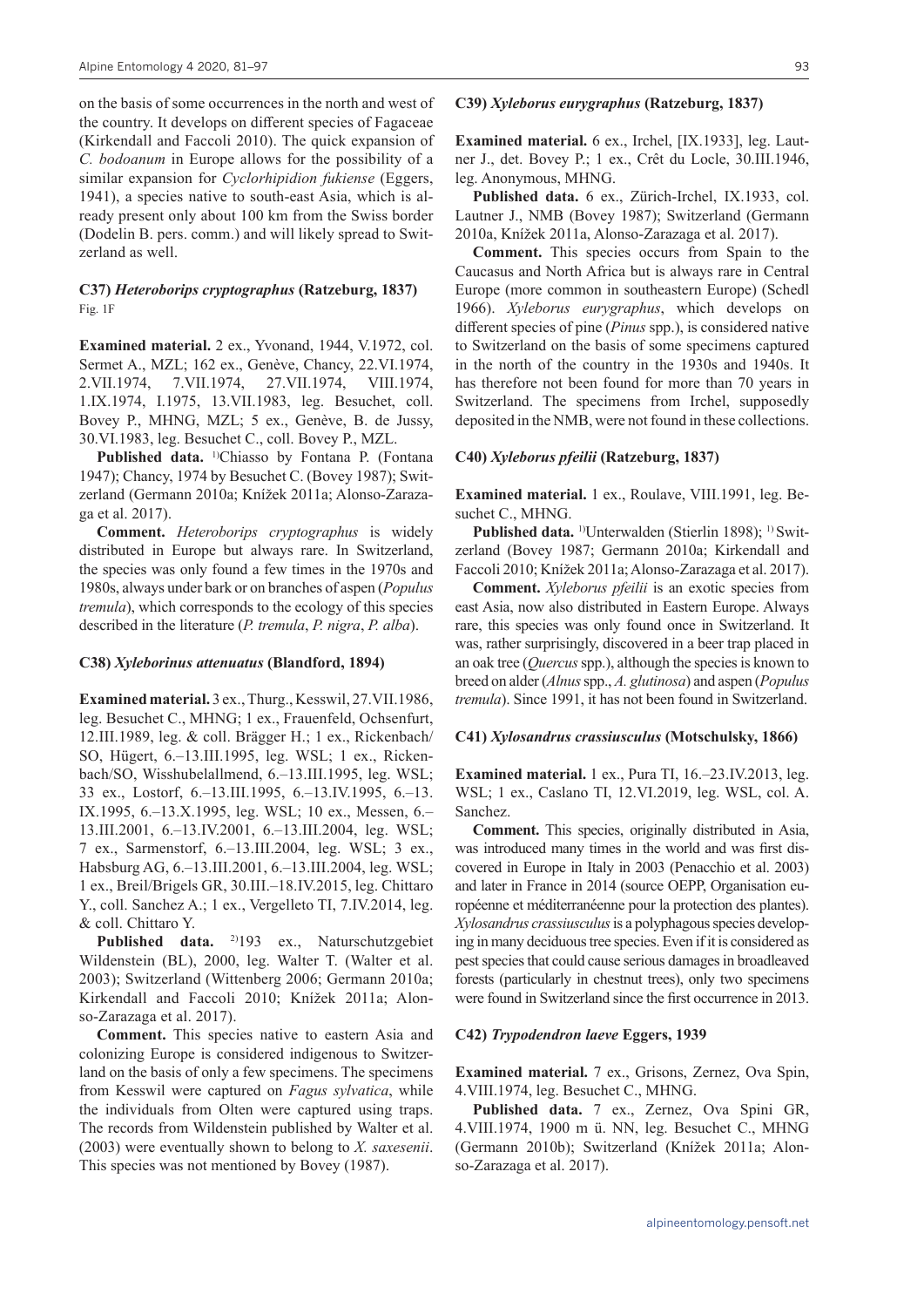**Comment.** Native to southern China, Japan and Korea (Lukášová et al. 2012), *T. laeve*, which develops on different species of pine, is now also distributed in eastern, central and northern Europe. The status of this species is still unclear in Europe, with some authors considering it indigenous while others consider it an alien (Kirkendall and Faccoli 2010; Lukášová et al. 2012). In Switzerland, only seven individuals were caught on a pine trunk (*Pinus mugo*) in eastern Graubünden in the 1970s and it has not been found since then. Surprisingly, the specimens were captured in August, which does not correspond with the early phenology reported in the literature (Lukášová et al. 2012; Lukášová and Holuša 2014; Olenici et al. 2018). Even if it is here assumed that *T. laeve* is established in Switzerland, additional catches, with pheromone traps baited for *T. lineatum*, would be welcome to confirm this assumption. *Trypodendron laeve* flies slightly earlier in the summer than *T. lineatum* but can also be found in late summer (second generation).

## Discussion

This commented list on the Swiss Scolytinae and Platypodinae is in keeping with other syntheses on various beetle families published in the past years (Marggi and Luka 2001; Carron 2005; Carron 2008; Luka et al. 2009; Germann 2010a; Chittaro and Blanc 2012; Reibnitz et al. 2013; Monnerat et al. 2015b; Breitenmoser et al. 2016; Chittaro and Sanchez 2016, 2019a, b; Cosandey et al. 2017; Sanchez and Chittaro 2018). It thus contributes to improve the overall understanding of Swiss fauna. Thanks to the distribution maps based on the collected data (available on the info fauna – CSCF cartographic server, www.cscf.ch), this work provides a thorough faunistic overview on the current understanding of the species of Scolytinae and Platypodinae.

Scolytinae are represented by 112 species in Switzerland, while Platypodinae are represented by only one species. Compared to the previous national lists (Bovey 1987; Germann 2010a), several species have been removed while others are added to the list of native species. Certain species (e.g. *Orthotomicus erosus*, *Phloeotribus cristatus*) removed from the lists belong to problematic collections for which we now have enough elements to not consider them (Monnerat et al. 2015a) as belonging the Swiss fauna. Other species (e.g. *Coccotrypes dactyliperda*, *Pagiocerus frontalis*) are not retained for Switzerland because their presence result of accidental importations without proof of permanent establishment of the species, a common phenomenon in the subfamily Scolytinae. Concerning the additional species (e.g. *Pityophthorus buyssoni buyssoni*, *Taphrorychus siculus*), most of them were collected before the publications of Bovey (1987) and Germann (2010a) but were not mentioned. The Scolytinae are represented by a very large number of specimens in the museum collections and it is therefore not surprising that some rare and cryptic species have

gone unnoticed. Other species (*Ips duplicatus*, *Xylosandrus crassiusculus*) were not present in Switzerland when these papers were published.

Members of the subfamily Scolytinae are known to be very effective at colonizing new areas and many can be invasive species (alien species) in Europe (Kirkendall and Faccoli 2010). Some have already settled in central Europe and now form populations in natural environments (e.g. *Cyclorhipidion bodoanum*, *Dryocoetes himalayensis*, *Xyleborinus attenuatus*, *Ips duplicatus*), while others are at the gateway to Switzerland and will very likely settle here in the next few years. *Xyloterinus politus* (Say, 1826), a North American species that develops in various broadleaved trees, is already established in France and Germany (Dodelin and Saurat 2017; Gebhardt and Doerfler 2018). *Cyclorhipidion fukiense*, a south-east Asian species also present in North America (Hoebeke et al. 2018), is already established in France. Many specimens have indeed been caught close to the Swiss border near Geneva in the west of the country (Savoie and Isère, Dodelin 2018). *Ambrosiophilus atratus* (Eichhoff, 1875), an Asian invasive species extremely polyphagous, is present in Italy since 2007 (Faccoli 2008) and in France since 2018 (Dodelin B. pers. comm.). It is expected to be already also present in Switzerland. Because Scolytinae can cause significant damage to forests, specific research should be conducted throughout the country, and more specifically along border areas, to rapidly identify species that may settle in Switzerland. Pheromone traps could be useful in discovering these new species.

Some native bark beetle species may be inconspicuous and thus difficult to detect. *Scolytus koenigi* (Schevyrew, 1890), a very rare species that grows exclusively on small branches of maple trees (*Acer* spp.), may in fact be present in Switzerland. More widely distributed in the Mediterranean region, it is also present in Central Europe in the most thermophilic regions. In neighboring countries, it has been confirmed from France, Italy and Austria (Dodelin 2009; Sarikaya and Knížek 2013).

## Acknowledgments

We are thankful to all the Swiss museum curators, who welcome us so often and so kindly within their institutions over the past few years as well as all the active coleopterists who enriched by their knowledge the understanding of the distribution of these species in Switzerland.

Special thanks to Boris Büche (Berlin, Germany), Benoît Dodelin (Lyon, France), Beat Forster (WSL, Switzerland), Barbara Huber (Thusis, Switzerland), Martin Obrist (WSL, Switzerland), Fabien Soldati (Quillan, France), Beat Wermelinger (WSL, Switzerland), for their helpful advice on the mentioned species, and/or for the sharing of their observations and bibliographic references. Finally, we are grateful to Jessica Litman (MHNN) for her meaningful comments on the manuscript and Michel Sartori (MZL) for providing us with the photographic equipment.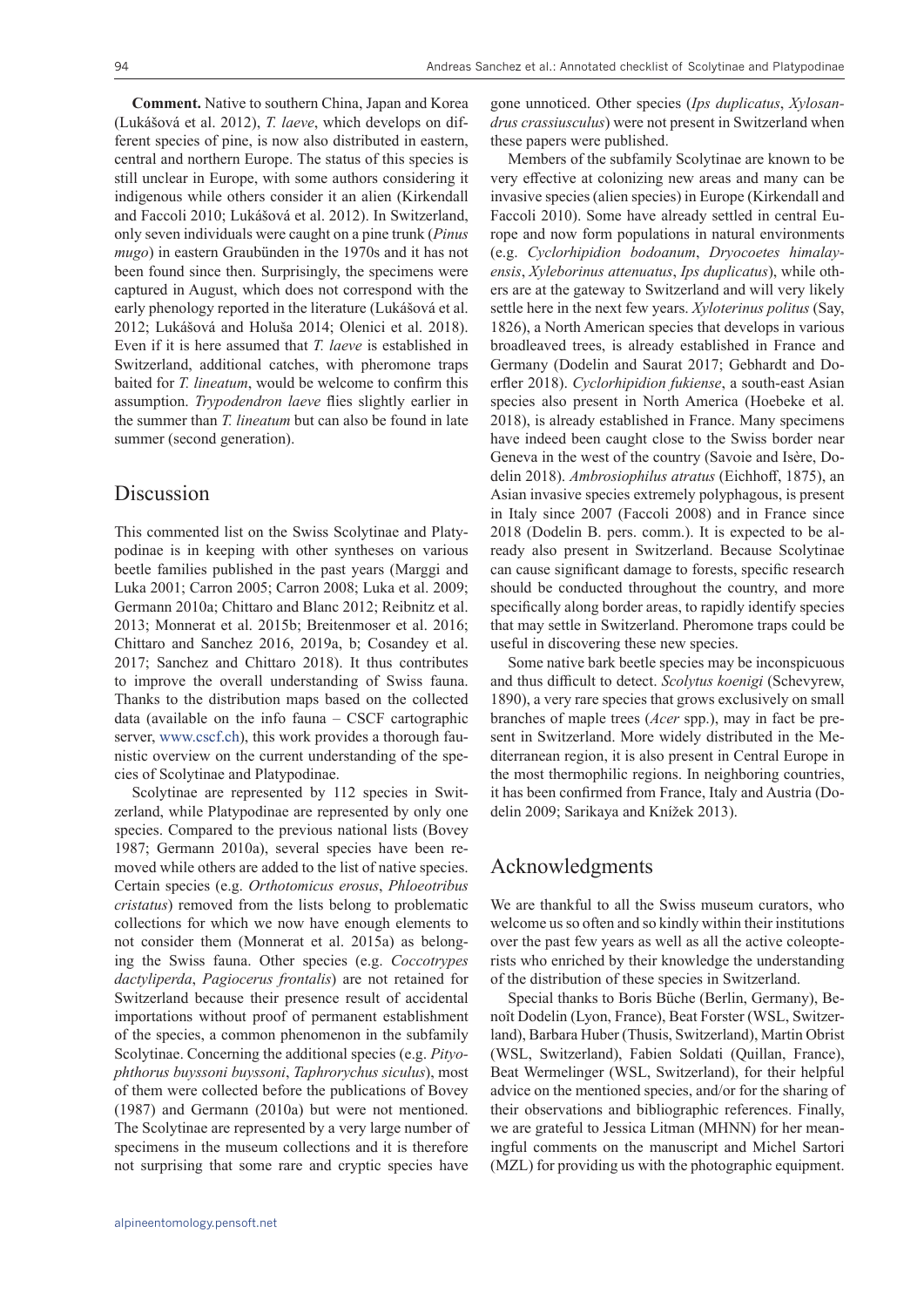Milos Knížek's part was supported by the Ministry of Agriculture of the Czech Republic, institutional support MZE-RO0118.

## References

- Alonso-Zarazaga MA, Barrios H, Borovec R, Bouchard P, Caldara R, Colonnelli E, Gültekin L, Hlaváč P, Korotyaev B, Lyal CHC, Machado A, Meregalli M, Pierotti H, Ren L, Sánchez-Ruiz M, Sforzi A, Silfverberg H, Skuhrovec J, Trýzna M, Velázquez de Castro AJ, Yunakov NN (2017) Cooperative Catalogue of Palaearctic Coleoptera Curculionoidea. Monografías electrónicas de la Sociedad Entomológica Aragonesa 8: 1–729.
- Balachowsky A (1949) Coléoptères Scolytides. Faune de France 50. Librairie de la Faculté des Sciences, Paris, 320 pp.
- Bovey P (1976) Sur une capture intéressante de *Pityophthorus carniolicus* Wichmann (Col. Scolytidae). Mitteilungen der Schweizerischen Entomologischen Gesellschaft 49: 73–76.
- Bovey P (1987) Coleoptera Scolytidae, Platypodidae. Insecta Helvetica, Catalogus. Fotorotar, Zürich, 96 pp.
- Brandstetter CM, Kapp A (1998) *Scolytus triarmatus* (Eggers, 1912) (Coleoptera: Scolytidae) – neu für die Schweiz. Mitteilungen der Entomologischen Gesellschaft Basel 48(2): 72–73.
- Breitenmoser S, Chittaro Y, Sanchez A (2016) Liste commentée des Oedemeridae (Coleoptera) de Suisse. Mitteilungen der Schweizerischen Entomologischen Gesellschaft 89: 73–92.
- Carron G (2005) Kommentierte Checkliste der Dytiscidae und Noteridae (Coleoptera) der Schweiz. Mitteilungen der Entomologischen Gesellschaft Basel 55(3): 93–114.
- Carron G (2008) Checklist des coléoptères aquatiques de Suisse. Deuxième partie: Gyrinidae, Haliplidae, Paelobiidae, Sphaeriusidae. Mitteilungen der Schweizerischen Entomologischen Gesellschaft 81: 53–60.
- Chittaro Y, Blanc M (2012) Liste commentée des Cerophytidae, Elateridae, Eucnemidae et Throscidae (Coleoptera) de Suisse. Mitteilungen der Schweizerischen Entomologischen Gesellschaft 85: 91–114.
- Chittaro Y, Sanchez A (2016) Liste commentée des Tenebrionoidea (Coleoptera) de Suisse. Partie 1: Aderidae, Anthicidae, (Boridae), Melandryidae, Meloidae, Mycetophagidae, Mycteridae, Prostomidae, Pyrochroidae, Pythidae, Ripiphoridae, Salpingidae, Tenebrionidae, Tetratomidae, Zopheridae. Mitteilungen der Schweizerischen Entomologischen Gesellschaft 89: 183–235.
- Chittaro Y, Sanchez A (2019a) Liste commentée des Cleroidea (Coleoptera) de Suisse. Alpine Entomology 3: 141–167. [https://doi.](https://doi.org/10.3897/alpento.3.35994) [org/10.3897/alpento.3.35994](https://doi.org/10.3897/alpento.3.35994)
- Chittaro Y, Sanchez A (2019b) Liste commentée des Bostrichoidea et Derodontoidea de Suisse (Coleoptera: Bostrichiformia, Derodontiformia), Alpine Entomology 3: 175–205. [https://doi.org/10.3897/](https://doi.org/10.3897/alpento.3.38582) [alpento.3.38582](https://doi.org/10.3897/alpento.3.38582)
- Cosandey V, Chittaro Y, Sanchez A (2017) Liste commentée des Scarabaeoidea (Coleoptera) de Suisse. Alpine Entomology 1: 57– 90.<https://doi.org/10.3897/alpento.1.21179>
- Clare GK, George EM (2016) Life cycle and mass-rearing of *Hylurgus ligniperda* using a novel egg-collection method. New Zealand Plant Protection 69: 143–152. [https://doi.org/10.30843/](https://doi.org/10.30843/nzpp.2016.69.5895) [nzpp.2016.69.5895](https://doi.org/10.30843/nzpp.2016.69.5895)
- Dodelin B (2009) Nouvelles stations françaises de *Scolytus koenigi* Schewyrew, 1890 (Coleoptera Curculionidae Scolytinae). Bulletin

Mensuel de la Société Linnéenne de Lyon 78: 87–92. [https://doi.](https://doi.org/10.3406/linly.2009.13718) [org/10.3406/linly.2009.13718](https://doi.org/10.3406/linly.2009.13718)

- Dodelin B (2014) Inventaire des coléoptères saproxyliques dans trois forêts du Morvan. Bulletin Mensuel de la Société Linnéenne de Lyon 83: 219–234.<https://doi.org/10.3406/linly.2014.13917>
- Dodelin B (2018) *Cyclorhipidion fukiense* installé en Europe. Entomo-Data. [https://entomodata.wordpress.com/2018/04/24/cyclorhipidi](https://entomodata.wordpress.com/2018/04/24/cyclorhipidion-fukiense-installe-en-europe/)[on-fukiense-installe-en-europe/](https://entomodata.wordpress.com/2018/04/24/cyclorhipidion-fukiense-installe-en-europe/)
- Dodelin B, Saurat R (2017) *Xyloterinus politus* a traverse l'Atlantique. EntomoData. [https://entomodata.wordpress.com/2017/07/08/xy](https://entomodata.wordpress.com/2017/07/08/xyloterinus-politus-a-traverse-latlantique/)[loterinus-politus-a-traverse-latlantique/](https://entomodata.wordpress.com/2017/07/08/xyloterinus-politus-a-traverse-latlantique/)
- Faccoli M (2008) First record of *Xyleborus atratus* Eichhoff from Europe, with an illustrated key to the European Xyleborini (Coleoptera: Curculionidae: Scolytinae). Zootaxa 1772: 55–62. [https://doi.](https://doi.org/10.11646/zootaxa.1772.1.2) [org/10.11646/zootaxa.1772.1.2](https://doi.org/10.11646/zootaxa.1772.1.2)
- Faccoli M, Battisti A (2011) On the occurrence of *Pityophthorus carniolicus* Wichmann (Coleoptera, Scolytidae) in Italy. Mitteilungen der Schweizerischen Entomologischen Gesellschaft 74: 7–11.
- Favre E (1890) Faune des Coléoptères du Valais et des régions limitrophes. Zurcher, Furrer, 448 pp.
- Foit J, Kašák J, Májek T, Knížek M, Hoch G, Steyder G (2017) First observations on the breeding ecology of invasive *Dryocoetes himalayensis* Strohmeyer, 1908 (Coleoptera: Curculionidae: Scolytinae) in its introduced range in Europe. Journal of Forest Science 63(6): 290–292. <https://doi.org/10.17221/3/2017-JFS>
- Fontana P (1947) Contribuzione alla fauna coleotterologica ticinese. Bolletino della Società Ticinese di Scienza Naturali 42: 16–94.
- Gatti E (2011) I Coleotteri Scolitidi e Platipodidi della Sardegna (Coleoptera: Scolytidae, Platypodidae). Conservazione Habitat Invertebrati 5: 609–639.
- Gebhardt H, Bense U (2016) Erstfund von *Dryocoetes himalayensis* Stromeyer (Coleoptera, Curculionidae, Scolytinae) in Deutschland. Mitteilungen des Entomologischen Vereins Stuttgart 51: 69–73.
- Gebhardt H, Doerfler I (2018). Erster Nachweis von *Xyloterinus politus* (Say 1826) (Coleoptera, Curculionidae, Scolytinae) in Deutschland. Mitteilungen des Entomologischen Vereins Stuttgart 53: 47–49.
- Germann C (2009) Dritter Beitrag zur Rüsselkäfer-Fauna der Schweiz (Coleoptera, Curculionoidea). Mitteilungen der Schweizerischen Entomologischen Gesellschaft 82: 11–32.
- Germann C (2010a) Die Rüsselkäfer (Coleoptera, Curculionoidea) der Schweiz – Checkliste mit Verbreitungsangaben nach biogeografischen Regionen. Mitteilungen der Schweizerischen Entomologischen Gesellschaft 83: 41–118.
- Germann C (2010b) Vierter Beitrag zur Rüsselkäfer-Fauna der Schweiz: mit Meldungen von 20 Arten (Coleoptera, Curculionoidea). Mitteilungen der Schweizerischen Entomologischen Gesellschaft 83: 17–35.
- Gonseth Y, Wohlgemuth T, Sansonnens B, Buttler A (2001) Les régions biogéographiques de la Suisse – Explications et division standard. Cahier de l'environnement n° 137. Office fédéral de l'environnement, des forêts et du paysage, Berne, 48 pp.
- Guillebeau F (1893) Révision des espèces du genre *Phloeophthorus* Woll. et description d`un nouveau genre de Scolytidae. Annuaires de la Société entomologique de France 57: 57–64.
- Handschin E (1963) Die Coleopteren des schweizerischen Nationalparkes und seiner Umgebung. Ergebnisse der wissenschaftlichen Untersuchungen im schweizerischen Nationalpark. Band VIII. Lüdin, Liestal, 302 pp.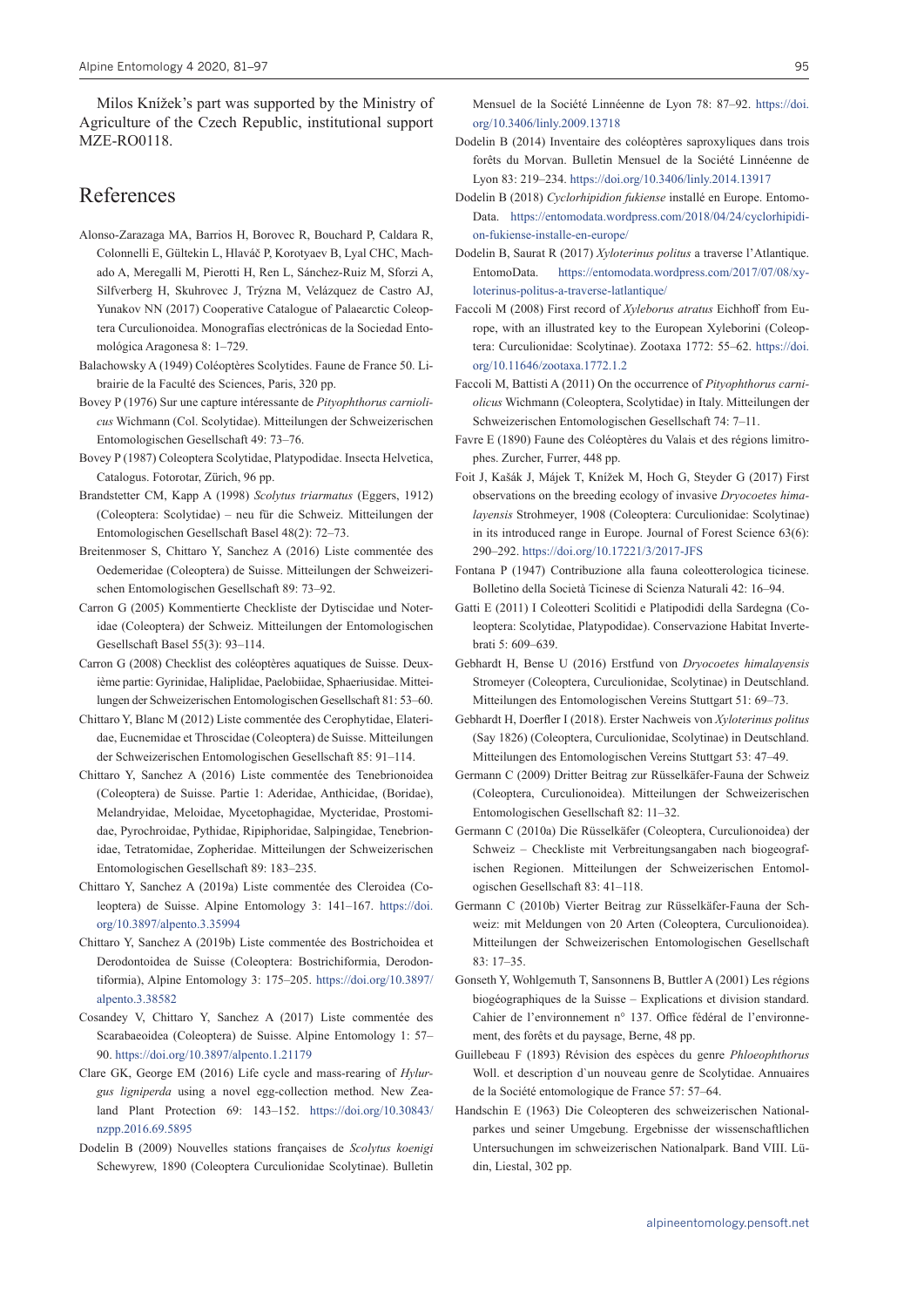- Hirschheydt J (1992) Der Amerikanische Nutzholzborkenkäfer *Gnathotrichus materiarius* (Fitch) hat die Schweiz erreicht. Mitteilungen der Schweizerischen Entomologischen Gesellschaft 65: 33–37.
- Hoebeke ER, Rabaglia RJ, Knížek M, Weaver JS (2018) First records of *Cyclorhipidion fukiense* (Eggers) (Coleoptera: Curculionidae: Scolytinae: Xyleborini), an ambrosia beetle native to Asia, in North America. Zootaxa 4394(2): 243–250. [https://doi.org/10.11646/zoo](https://doi.org/10.11646/zootaxa.4394.2.7)[taxa.4394.2.7](https://doi.org/10.11646/zootaxa.4394.2.7)
- Hugentobler H (1966) Beitrag zur Kenntnis der Käfer der Nordostschweiz. Naturwissenschaftlichen Gesellschaft St. Gallen, 248 pp.
- Jordal BH, Knizek M (2007) Resurrection of *Crypturgus subcribrosus* Eggers 1933 stat. n., and its close phylogenetic relationship to Nearctic *Crypturgus* (Coleoptera, Scolytinae). Zootaxa 1606: 41–50. <https://doi.org/10.11646/zootaxa.1606.1.3>
- Juillerat P, Bäumler B, Bornand C, Gygax A, Jutzi M, Möhl A, Nyffeler R, Sager L, Santiago H, Eggenberg S (2017) Checklist 2017 der Gefässpflanzenflora der Schweiz / de la flore vasculaire de la Suisse / della flora vascolare della Svizzera. Info Flora, 380 pp. [https://doi.](https://doi.org/10.5167/uzh-165877) [org/10.5167/uzh-165877](https://doi.org/10.5167/uzh-165877)
- Kirkendall L, Faccoli M (2010) Bark beetles and pinhole borers (Curculionidae, Scolytinae, Platypodinae) alien to Europe. ZooKeys 56: 227–251.<https://doi.org/10.3897/zookeys.56.529>
- Knížek M (2011a) Scolytinae [86–88]. In: Löbl I, Smetana A (Eds) (2011) Catalogue of Palaearctic Coleoptera (Vol. 7). Curculionoidea I. Apollo Books, Stenstrup, 373 pp.
- Knížek M (2011b) Faunistic records from the Czech Republic. Klapalekiana 47: 1–12.
- Köhler F (1992) Anmerkungen zur Käferfauna der Rheinprovinz VI. Bemerkenswerte Neu- und Wiederfunde (Ins., Col.). Mitteilungen der Arbeitsgemeinschaft Rheinischer Koleopterologen 2(4): 123–130.
- Labonte JR, Takahashi CY (2012) *Dactylotrypes longicollis* (Wollaston) (Coleoptera: Curculionidae: Scolytinae): an exotic bark beetle new to California and North America. The Pan-Pacific Entomologist 88(2): 222–230. <https://doi.org/10.3956/2012-18.1>
- Linder A (1953) 3. Beitrag zur Coleopteren-Fauna der Schweiz. Mitteilungen der Schweizerischen Entomologischen Gesellschaft 26(1): 63–71.
- Linder A (1968) 4. Beitrag zur Coleopteren-Fauna der Schweiz. Mitteilungen der Schweizerischen Entomologischen Gesellschaft 41: 211–232.
- Luka H, Nagel P, Feldmann B, Luka A, Gonseth Y (2009) Checkliste der Kurzflügelkäfer der Schweiz (Coleoptera: Staphylinidae ohne Pselaphinae). Mitteilungen der Schweizerischen Entomologischen Gesellschaft 82: 61–100.
- Lukášová K, Holuša J (2014) Comparison of *Trypodendron lineatum*, *T. domesticum* and *T. laeve* (Coleoptera: Curculionidae) flight activity in Central Europe. Journal of Forest Science 60: 382–387. [https://](https://doi.org/10.17221/60/2014-JFS) [doi.org/10.17221/60/2014-JFS](https://doi.org/10.17221/60/2014-JFS)
- Lukášová K, Knížek M, Holuša J, Čejka M, Kacprzyk M (2012) Is the bark beetle *Trypodendron leave* (Coleoptera: Curculionidae: Scolytinae) an alien pest in the Czech Republic and Poland? Polish Journal of Ecology 60(4): 789–795.
- Mandelshtam MY, Petrov AV, Korotyaev BA (2012) To the knowledge of the herbivorous scolytid genus *Thamnurgus* Eichhoff (Coleoptera, Scolytidae). Entomological Reviews 92: 329–349. [https://doi.](https://doi.org/10.1134/S0013873812030098) [org/10.1134/S0013873812030098](https://doi.org/10.1134/S0013873812030098)
- Mandelshtam MY, Petrov AV, Smith SM, Cognato AI (2019) Resurrection of *Heteroborips* Reitter, 1913 (Coleoptera:Curculionidae:

Scolytinae) from Synonymy with *Xyleborus* Eichhoff, 1864. The Coleopterists Bulletin 73(2): 387–394. [https://doi.org/10.1649/0010-](https://doi.org/10.1649/0010-065X-73.2.387) [065X-73.2.387](https://doi.org/10.1649/0010-065X-73.2.387)

- Marggi W, Luka H (2001) Laufkäfer der Schweiz Gesamtliste 2001 (Coleoptera: Carabidae). Checklist 2001, Carabidae of Switzerland. Opuscula Biogeographica Basileensia 1, 37 pp.
- Meier F, Engesser R, Forster B, Jansen E, Odermatt O (1995) Forstschutz-Überblick 1994. PBMD-Bulletin, WSL Birmensdorf, 27 pp. [https://doi.org/10.1007/978-3-642-95911-0\\_8](https://doi.org/10.1007/978-3-642-95911-0_8)
- Monnerat C, Chittaro Y, Sanchez A, Gonseth Y (2015a) Critères et procédure d'élaboration de listes taxonomiques nationales: le cas des Buprestidae, Cerambycidae, Lucanidae et Cetoniidae (Coleoptera) de Suisse. Mitteilungen der Schweizerischen Entomologischen Gesellschaft 88: 155–172.
- Monnerat C, Chittaro Y, Sanchez A, Gonseth Y (2015b) Liste commentée des Lucanidae, Cetoniidae, Buprestidae et Cerambycidae (Coleoptera) de Suisse. Mitteilungen der Schweizerischen Entomologischen Gesellschaft 88: 173–228.
- Olenici N, Duduman ML, Isaia G, Knížek M, Vasian I (2018) Widespread Distribution of *Trypodendron laeve* in the Carpathian Mountains (Romania). Forests 9(6): 1–286. <https://doi.org/10.3390/f9060286>
- Penacchio F, Roversi PF, Francardi V, Gatti E (2003) *Xylosandrus crassiusculus* (Motschulsky) a bark beetle new to Europe (Coleoptera Scolytidae). Redia 86: 77–80.
- Pfeffer A (1995) Zentral- und Westpalärktische Borken- und Kernkäfer (Coleoptera, Scolytidae, Platypodidae). Entomologica Basiliensia 17: 5–310.
- Prudhomme JC (2016) Une étude locale de la biodiversité: inventaire des coléoptères du domaine de la fondation Pierre Vérots à Saint-Jean-de-Thurigneux (Ain, France). 3. Les coléoptères saproxyliques. Bulletin Mensuel de la Société Linnéenne de Lyon 85: 23–58.
- Reibnitz J, Graf R, Coray A (2013) Verzeichnis der Ciidae (Coleoptera) der Schweiz mit Angaben zur Nomenklatur und Ökologie. Mitteilungen der Schweizerischen Entomologischen Gesellschaft 86: 63–88.
- Rosset FC (1879) Contributions à la faune entomologique du Valais. I. Insectes rares capturés sur le Simplon. Bulletin de la Murithienne 9: 36–38.
- Sanchez A, Chittaro Y (2018) Liste commentée des Histeridae et Sphaeritidae de Suisse (Coleoptera, Histeroidea). Entomologische Blätter und Coleoptera 114: 335–352.
- Sarikaya O, Knížek M (2013) *Scolytus koenigi* Schevyrew, 1890: A new record for Turkish Scolytinae (Coleoptera: Curculionidae) fauna. Journal of the Entomological Research Society 15: 95–99.
- Schedl W (1966) Zur Verbreitung und Autökologie von *Xyleborus eurygraphus* Ratz. (Coleoptera, Scolytidae). Berichte des Naturwissenschaftlichen-Medizinischen Verein Innsbruck 54: 61–74.
- Schott C, Callot HJ (1994) Trois coléoptères scolytides nouveaux pour la faune de France observés en Alsace (*Xyleborus peregrinus* Eggers, *Lymantor aceris* Lindemann, *Phloeotribus caucasicus* Reitter (Col. Scolytidae). Bulletin de la Société entomologique de Mulhouse, juillet-septembre 1994: 67–70.

Schott C (2016) Catalogue et Atlas des Coléoptères d'Alsace. Supplément au Tome 6 Scolytidae. <http://claude.schott.free.fr/MAJscolytes.html>

- Steyrer G (2018) Wie weit verbreitet ist der Nordische Fichtenborkenkäfer (*Ips duplicatus*) in Österreich? Forstschutz Aktuell (BFW) 65.
- Stierlin G (1898) Fauna coleopterorum helvetica. Die Käfer-Fauna der Schweiz nach der analytischen Methode. II. Theil. Bolli & Böcherer, Schaffhausen, 662 pp.